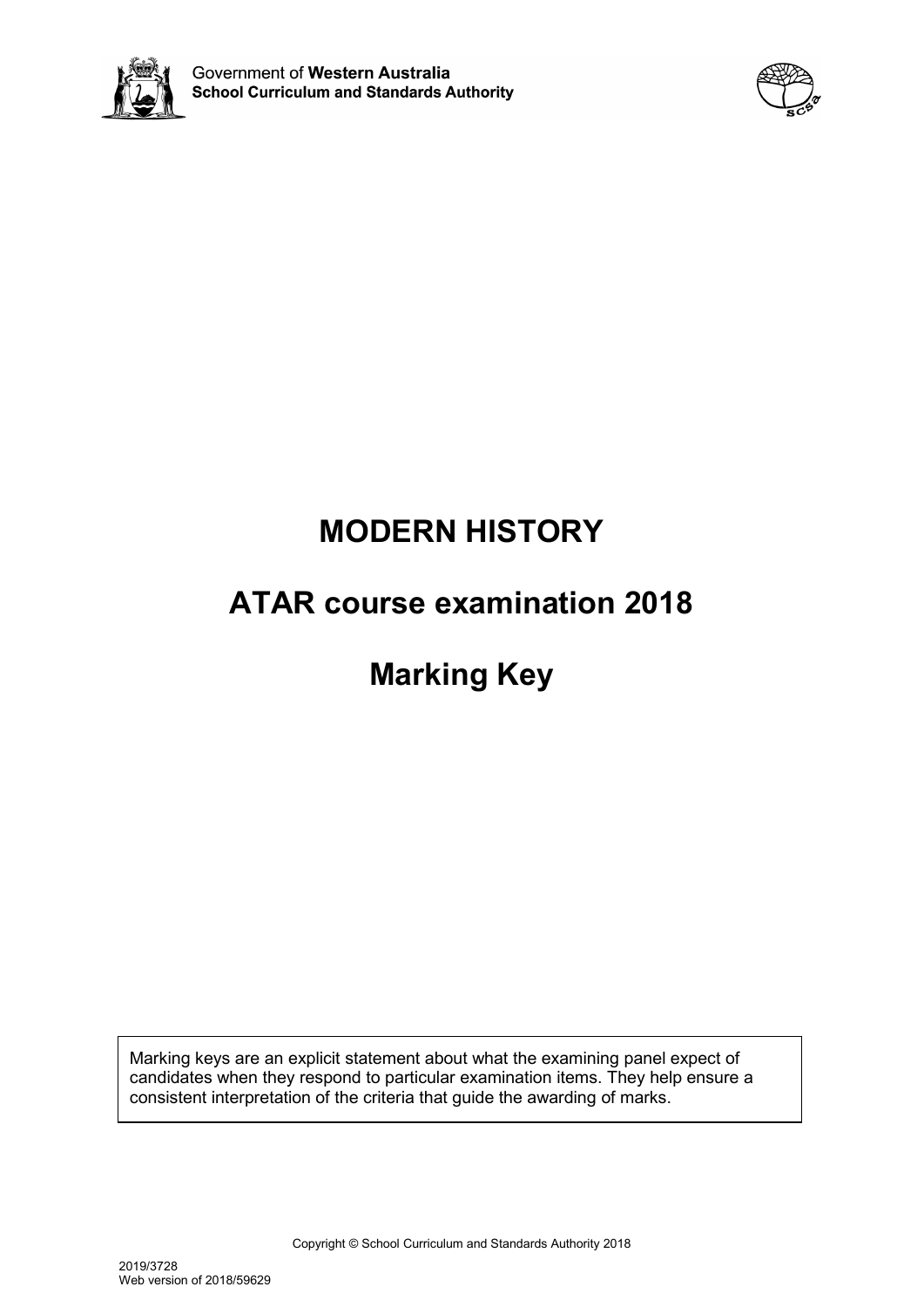# **Section One: Source analysis–Unit 3 25% (25 Marks)**

**NOTE:** When marking a candidate's work in this section:

- 1. Not all points necessarily need to be in an answer for the candidate to gain full marks.<br>2. Reward each salient point made by the candidate. Candidates may make different vali
- 2. Reward each salient point made by the candidate. Candidates may make different valid points of interpretation.
- 3. Candidates are expected to refer to relevant supporting evidence from the sources.

# **Question 1 (25 marks)**

(a) Compare and contrast the messages of Source 1 and Source 2. (4 marks)

| <b>Description</b>                                               |       | <b>Marks</b> |
|------------------------------------------------------------------|-------|--------------|
| Reference to the messages in Source 1 and Source 2.              |       | $1 - 2$      |
| Points of comparison of the message(s) in Source 1 and Source 2. |       |              |
| Points of contrast of the message in Source 1 and Source 2.      |       |              |
|                                                                  | Total |              |

# **Markers' notes:**

Look for the message of each of the sources. Evidence should be drawn from the sources to support the message.

# **Elective 1: Australia 1918–1955**

- Compare: The two sources both convey messages regarding the impact of the formation of the Country Party in federal politics. In Source 1 the cartoon portrays the irritation of the Labor Party and current Nationalist leader with the formation of a third party represented as a small boy interrupting and ruining the game. The message is that this new political party is disrupting the federal party political system. In Source 2 the extract deals with the compromise reached by Bruce and Page at Hughes' expense, enabling the formation of a non-Labor Coalition government which became a standard feature of federal politics thereafter. Both sources convey messages of an important fundamental change in the structure of federal party politics in Australia.
- Contrast: In Source 1 the message conveyed is one of hostility to the appearance of the Country Party (the cartoonist emphasising the hostile reaction from the two existing parties to the appearance of the third party), whereas in Source 2 the message conveyed is that the party leader needs to justify his decision to no longer support the Nationalists and to enter into a coalition arrangement rather than acting as a completely independent party in Parliament, and forcing a change of Prime Minister.

# **Elective 2: Russia and the Soviet Union 1914–1945**

- Compare: Both the top half of Source 1 and Source 2 convey the message that the Bolsheviks claim to be creating a new Communist society. In Source 1 Lenin and the Bolsheviks are toasting the liberation of Russian people from 'violence and hunger'. In Source 2 Lenin promises that the Bolsheviks will bring peace, bread and land.
- Contrast: Source 1 (bottom half) depicts starving peasants without bread and soldiers guarding the bakery and not helping the Russian people, in contrast to Source 2 that promises 'prime necessities' to the villages. Source 1 shows that now the Bolsheviks are in power, they are exploiting the people and cannot fulfil their promises, whereas Source 2 conveys the message that the Bolsheviks are genuinely committed to the people. Both sources indicate the intentions of the Bolsheviks. However, Source 1 portrays the reality of the situation a few years later and mocks the hypocrisy of Lenin and the Bolsheviks.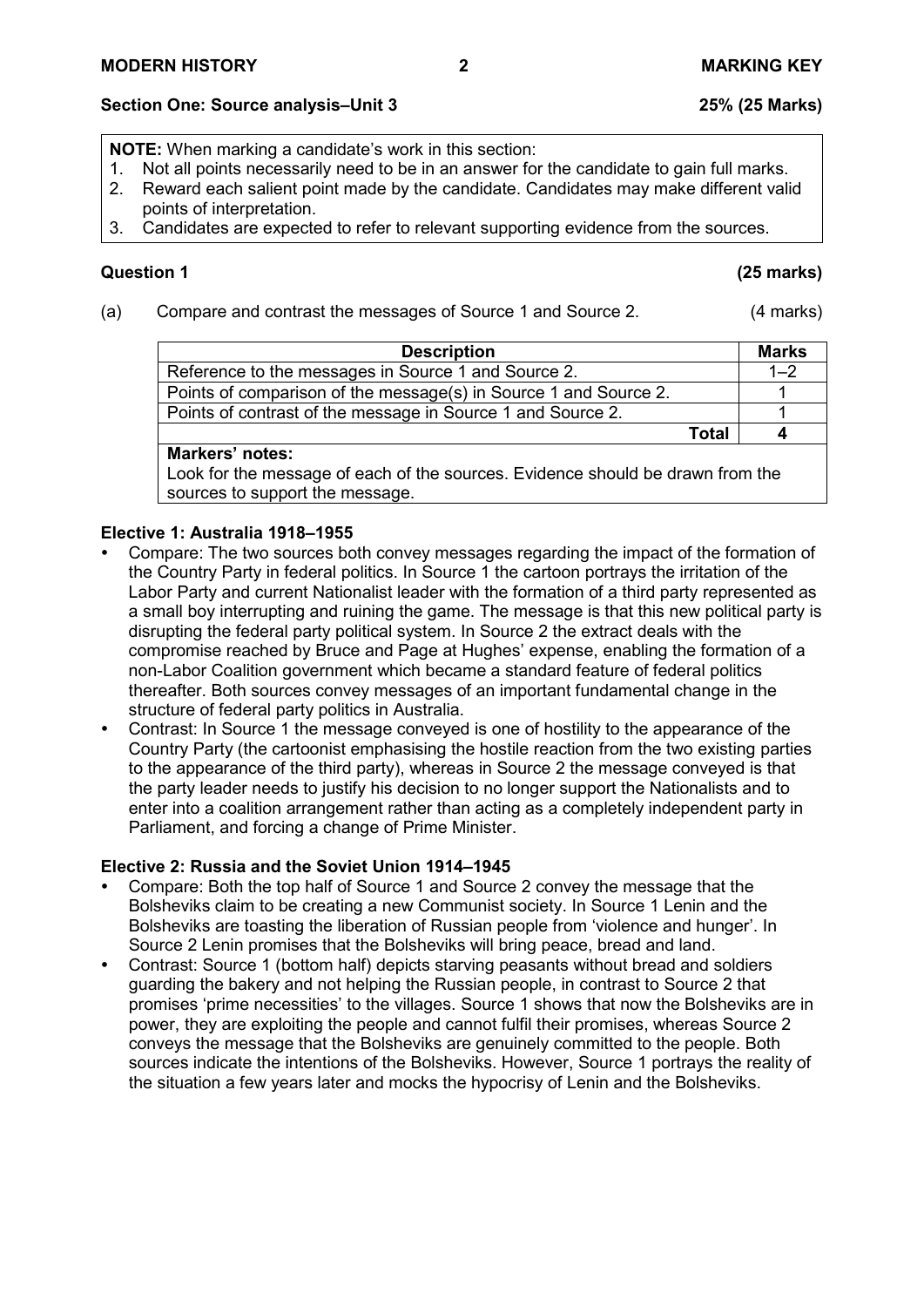- Compare: Both Source 1 and Source 2 are propaganda; both conveying a patriotic message, not only emphasising the importance of defending China against Japanese invasion, but also illustrating the great strength of the Nationalist Army and by implication; the Nationalist government.
- Contrast: In Source 2 the message is different in that it also seeks to emphasise the important role of the Chinese Communist Party in forming a united front with the Nationalists in the face of this threat. The message is that the future of the Chinese people is in the hands of the Chinese Communist Party, rather than in partnership with the Guomingdang. Both sources convey how the threat of 'foreign aggression' has been used to promote the GMD and specifically, the CCP.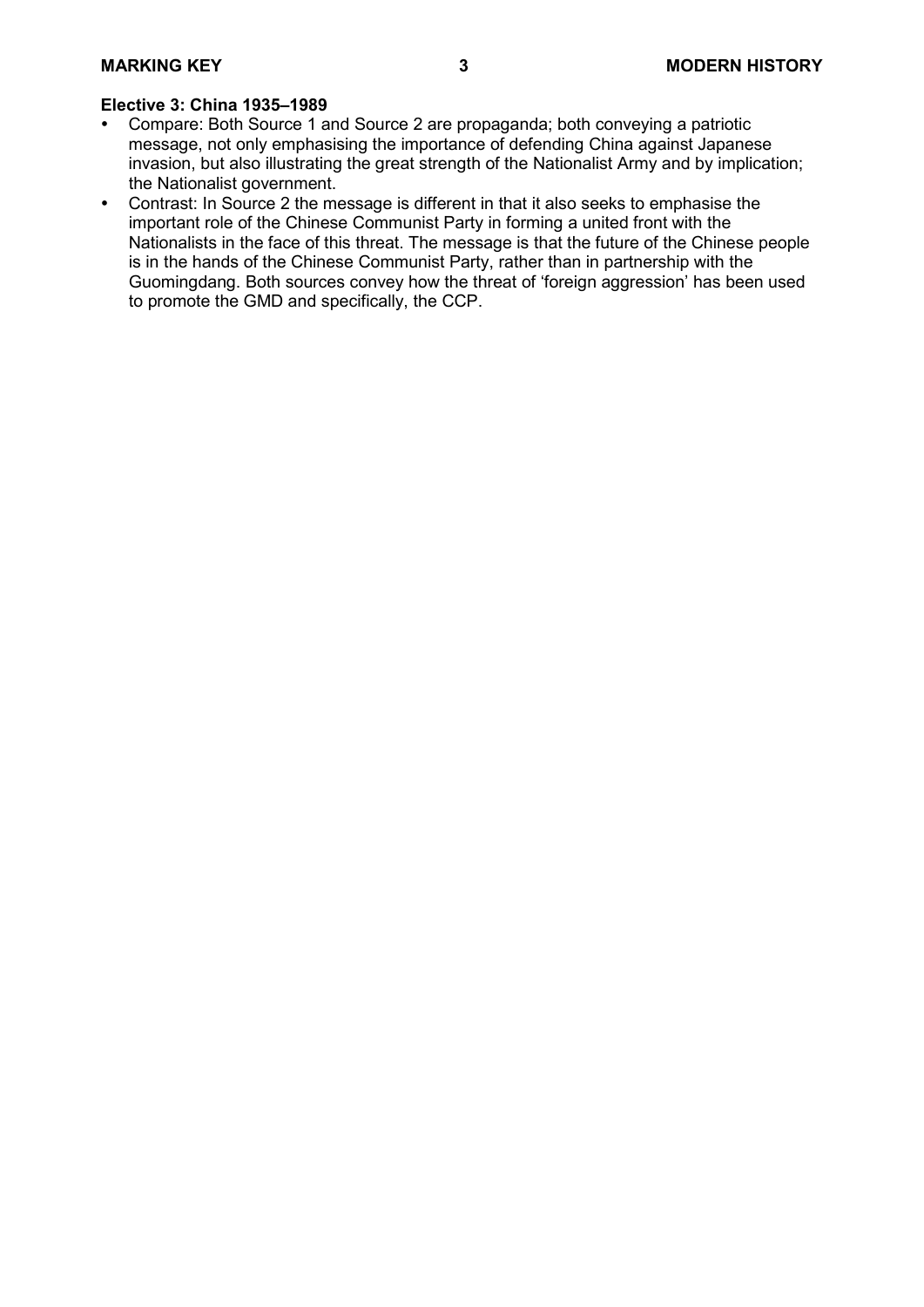# **Question 1** (continued)

(b) Evaluate the usefulness, in terms of strengths and weaknesses, of Source 1 and<br>Source 2 regarding the political circumstances represented. (6 marks) Source 2 regarding the political circumstances represented.

| <b>Description</b>                                                   | <b>Marks</b> |
|----------------------------------------------------------------------|--------------|
| Provide example of a strength and weakness of Source 1 regarding the | $1 - 2$      |
| political circumstances represented.                                 |              |
| Provide example of a strength and weakness of Source 2 regarding the | $1 - 2$      |
| impact of the political circumstances represented.                   |              |
| Evaluation of the usefulness of the sources.                         | $1 - 2$      |
| Total                                                                | 6            |
| Markers' notes:                                                      |              |

#### **Markers' notes:**

Higher marks should be awarded to candidates who look at both the strengths and weaknesses of the sources provided in terms of how they discuss the impact of the political circumstances represented.

#### **Elective 1: Australia 1918–1955**

- Source 1 is very useful in accurately depicting the frustration both political parties faced when dealing with the newly formed Country Party and how having a third party was suddenly destabilising. The strength of Source 1 is that it is a political cartoon from an Australian newspaper, well respected at the time for providing commentary on political issues. Its weakness could be perceived from the perspective it is providing – that there is hostility towards the Country Party as it is interfering with the 'game'.
- Source 2 is useful in representing the need for changing the political landscape that was occurring at the time by the people involved. Its weakness is that it is an extract from a political speech that was crafted to justify a change in political allegiances and is therefore biased, especially as it is a speech from the leader of the Country Party.

# **Elective 2: Russia and the Soviet Union 1914–1945**

- Source 1 is very useful in representing the political opposition in the period after the Bolshevik revolution. The strength of Source 1 is in depicting the hardship many Russian people experienced after the Bolshevik Revolution, with promises not kept. A possible weakness is that its provenance is unknown, presumed to be White Army propaganda, as it mocks Lenin and the Bolsheviks for their lack of achievement.
- Source 2 is useful in identifying the policies of the Bolshevik party. Its weakness is that it was a decree by Lenin and did not reflect the reality of how effective the Bolshevik coup was to this point, as the Bolsheviks did not control the bureaucracy or the rest of the country.

- Source 1 is particularly useful in demonstrating the Nationalist government's motive to present the strength of the Nationalist Army and the urgent need to fight the Japanese. Its strength is that it contains a clear visual message and, as a primary source, accurately represents Nationalist objectives and methods at the time. Its weakness is its bias, representing only the Nationalist Government and Army as defenders of China, ignoring all efforts of the Communist Red Army. Although the seriousness of the Japanese threat is accurately depicted, its limited perspective regarding the Nationalist Army as the 'protectors of the nation' reflects its use as political propaganda.
- Source 2 is particularly useful in demonstrating the temporary unification of the Communist Party and the Guomingdang in the face of Japanese aggression. Its strengths are that it is an official, primary source Communist Party document, carefully constructed to explain the reasons for Communist Party support of the United Front. Weaknesses are that, despite the obvious need for a strong defence against further Japanese invasion, it is a politically biased document. It is written from the perspective of the Communist Party and seeks to emphasise the role of the Communist Party. It uses highly emotive language to make clear links between the Communist Party and the 'splendid future of our people'.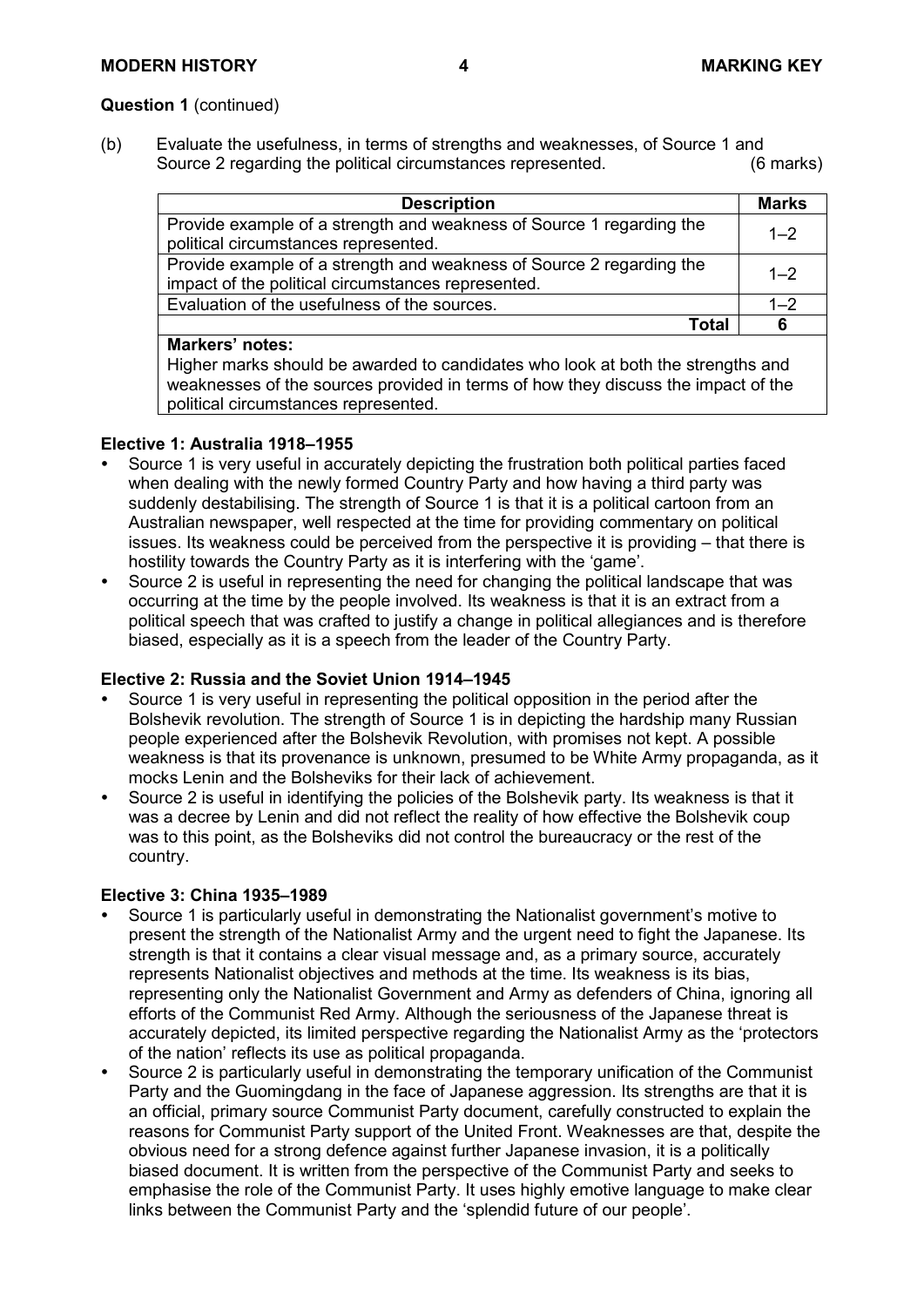(c) Explain the historical context of Source 3. Include the relevant events, people and ideas depicted or represented in the source. depicted or represented in the source.

| <b>Description</b>                                                 |       | <b>Marks</b> |
|--------------------------------------------------------------------|-------|--------------|
| Identify the focus of the source.                                  |       |              |
| Outline the causes or events that lead to the focus of the source. |       |              |
| Provide specific details for the focus of the source,              |       |              |
| dates/events/people/place/ideas.                                   |       |              |
|                                                                    | Total |              |
|                                                                    |       |              |

### **Markers' notes:**

This question is concerned with the historical context in which the source is located. The answer must concentrate on what is in the source and explain the relevance/significance.

# **Elective 1: Australia 1918–1955**

- General context of Source 3 is the ALP split of 1955, the third such split for the party.
- Effectively Dr Evatt's behaviour and demeanour throughout the Petrov Affair enabled his detractors to accuse him of being communist and the ALP itself to be a communist party.
- This allowed Menzies to defeat the ALP in the 1954 election. Many people blamed Dr Evatt personally for irreparably damaging the ALP at both the federal and state levels.

# **Elective 2: Russia and the Soviet Union 1914–1945**

- The general context of Source 3 is the Civil War in Russia, a consequence of the changing political circumstance of the Bolshevik Revolution.
- The conflict broke out after the armistice between the Bolsheviks and the Central Powers in late 1917 which was followed by the Brest Litovsk Treaty.
- The specific context of Source 3 (January 1928) showed that the White forces had suffered numerous defeats and the allies had largely withdrawn with the end of WWI.
- The Civil War impacted on the Bolshevik regime as Lenin adapted his policies, introducing War Communism to safeguard supplies and consolidate Bolshevik control.

- Contextually, Source 3 reflects circumstances in China after the Japanese invasion of China in 1937 and before the defeat of Japan in 1945. Within this context, Source 3 is Communist Party propaganda intended to increase support for the Communist Party and the Red Army.
- By 1940, Japan occupied most of eastern China, including nearly all of the main cities and communications networks. The troops were battle-weary and experiencing high losses. Their suffering was compounded by the appalling conscription practices depicted in Source 3.
- Source 3 reveals (and largely substantiated by later historians) that Nationalist Army conscripts were often press-ganged into service and sometimes roped together to prevent escape. Evidence suggests up to half of those forcefully rounded up for service died of hunger, thirst, exposure or disease before they reached the training camps. Deaths from mistreatment and disease in the Nationalist Army has been estimated at up to 1.5 million Chinese.
- Candidates may discuss post WWII given that no date was specified on the source.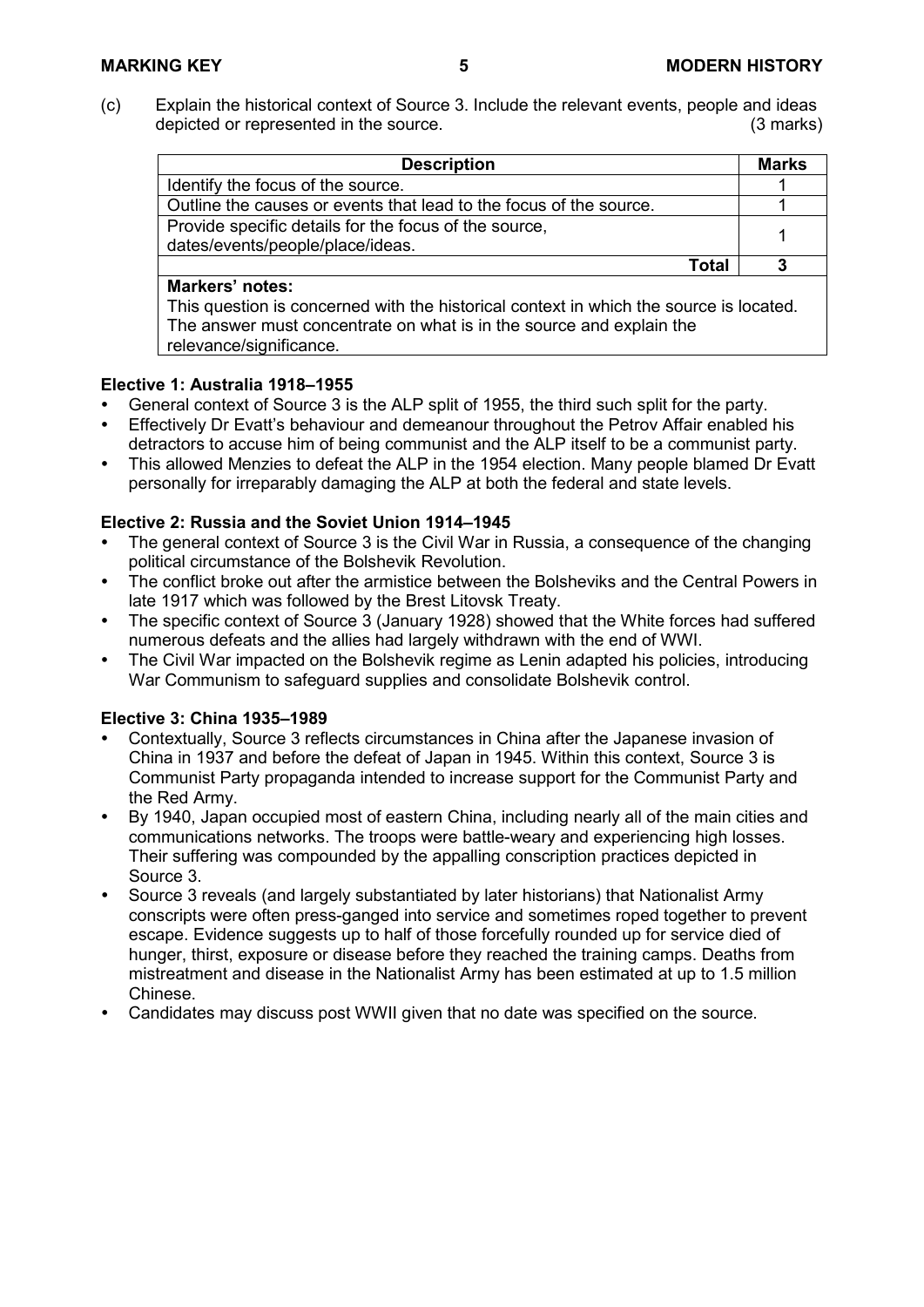### **Question 1** (continued)

(d) Identify and account for the authors' perspectives in Source 3 and Source 4 regarding<br>the political circumstances represented. (6 marks) the political circumstances represented.

| <b>Description</b>                                                                                                                                 | <b>Marks</b> |
|----------------------------------------------------------------------------------------------------------------------------------------------------|--------------|
| Articulation of the perspective of Source 3.                                                                                                       |              |
| Articulation of the perspective of Source 4.                                                                                                       |              |
| Analysis of the perspectives in relation to the question asked. This may<br>include discussion of:<br>motives<br>bias<br>time<br>place<br>purpose. |              |
| Γotal                                                                                                                                              |              |

# **Markers' notes:**

The last part of the question 'regarding'. Candidates must consider the perspective of the sources in terms of the theme/force of the sources to be analysed. Candidates need to:

- articulate the perspectives from which the sources were constructed or analyse reasons for the perspective (purpose/motive/place/and time)
- use evidence of the perspective from the source<br>• identify how the author shows the perspective in
- identify how the author shows the perspective in the source.

# **Elective 1: Australia 1918–1955**

- The perspective of Source 3 is from a satirical cartoonist and is biased against Dr Evatt, portrayed as a communist who was responsible for undermining or shipwrecking the ALP party.
- The Australian publication, The Bulletin, was known for its political commentary. Its purpose was to make clear that the ALP imploded from within the party, and the culprit was Dr Evatt himself as he attacked those within his own party in 1955.
- The perspective of Source 4 is from a social commentator in 1961 and notes that Dr Evatt was responsible for the ALP's split, not because he was communist, but because he was over ambitious.
- Source 4 was written relatively soon after the events of 1955 in an attempt perhaps to interpret objectively the events that occurred at the time. Its purpose was to dispute the widely held belief that Dr Evatt was a communist and a danger to Australia.

#### **Elective 2: Russia and the Soviet Union 1914–1945**

- Source 3 reflects a British perspective and a strong anti-Bolshevik bias.
- Reasons for this are linked to the early withdrawal of Russia from WWI and the existence of the Communist ideology which was antithetical to British democracy. Its purpose is to denigrate the Bolshevik victories within the war and downplay the long term prospects of Bolshevism.
- The perspective of Source 4 is that of an academic in 1996 presenting a new interpretation of past events, specifically the Civil War, who seeks to explain the Bolshevik victory.
- The author was writing an historical account that examines different parts of society: the peasants, the Bolsheviks and the old regime. Its purpose was to highlight the advantages of the Soviet system offered to ordinary Russians compared to elite whites representing the old regime. It was the 'rejection of the Whites' that led to Bolshevik victory in the Civil War.

- In Source 3, the perspective is from a Communist artist and reflects the point of view of the Communist Party. It is highly critical of conscription as carried out by the Nationalist Army.
- The purpose of the source is to undermine the Nationalist government and to increase support for the Communist Party and the Red Army. The author graphically depicts the Nationalist Army's conscription practices, corrupt officers and often appalling treatment of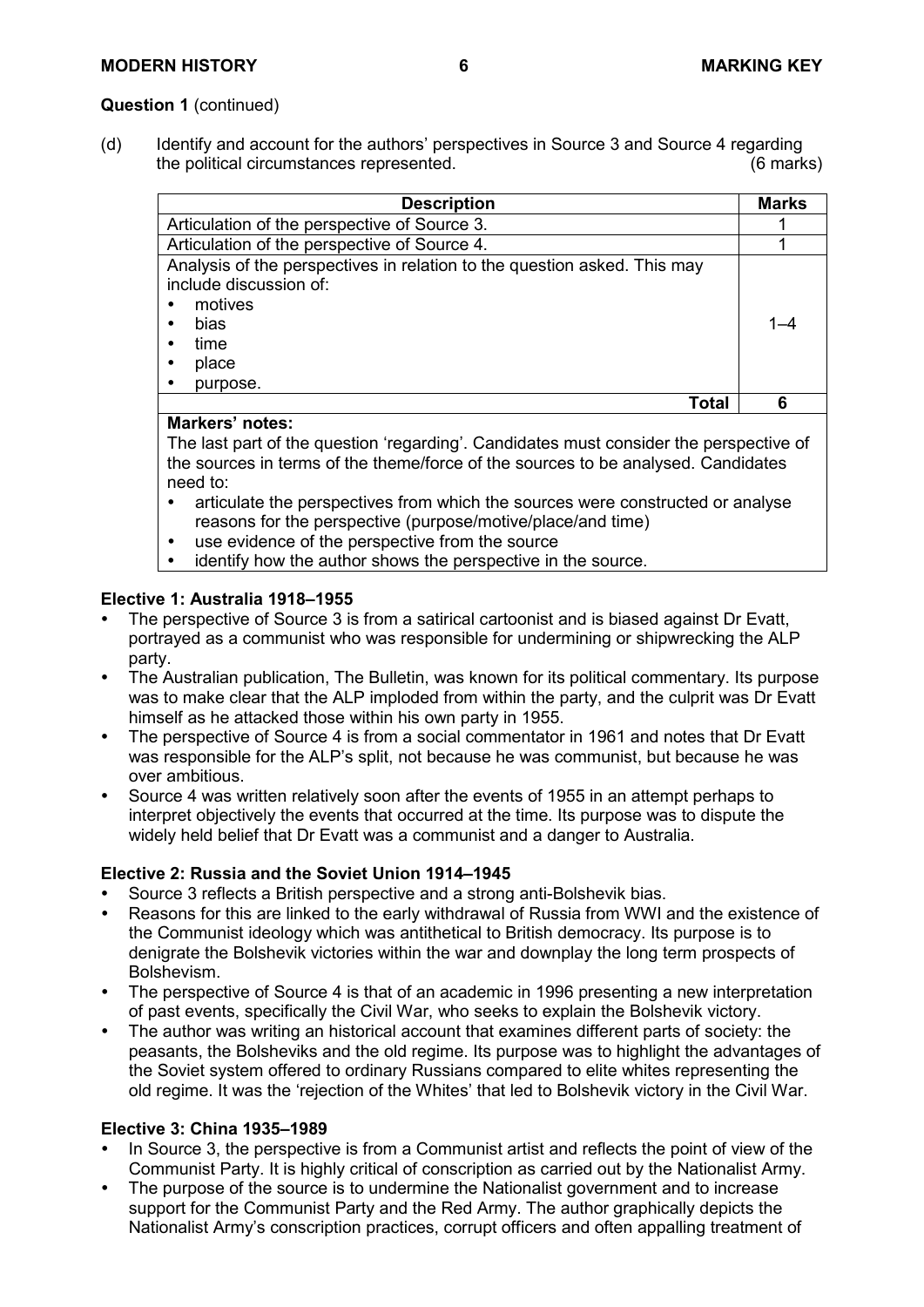local people. The source is very biased as it lacks detail regarding the reasons for conscription, supporting detail that conscription actually happened as depicted or information about Red Army actions at the same time.

- In Source 4, the perspective is that of an historian writing many years after the 1949 regime change, intending to provide an objective assessment for students of key structural and ideological differences between the Nationalist Party and the Communist Party to explain why the Communists 'were the ultimate victors in the Chinese Civil War'.
- The author's purpose is to provide a concise overview of the circumstances that led to regime change in 1949. He concludes that there were a number of important differences, particularly in terms of military discipline, military tactics, the treatment of the peasants and the leadership and ideology of Mao and Jiang. In this short extract, the author is highly critical of Jiang and very positive towards Mao, however it is difficult to ascertain whether this is bias per se or bias due to the lack of supporting explanation possible in a short extract.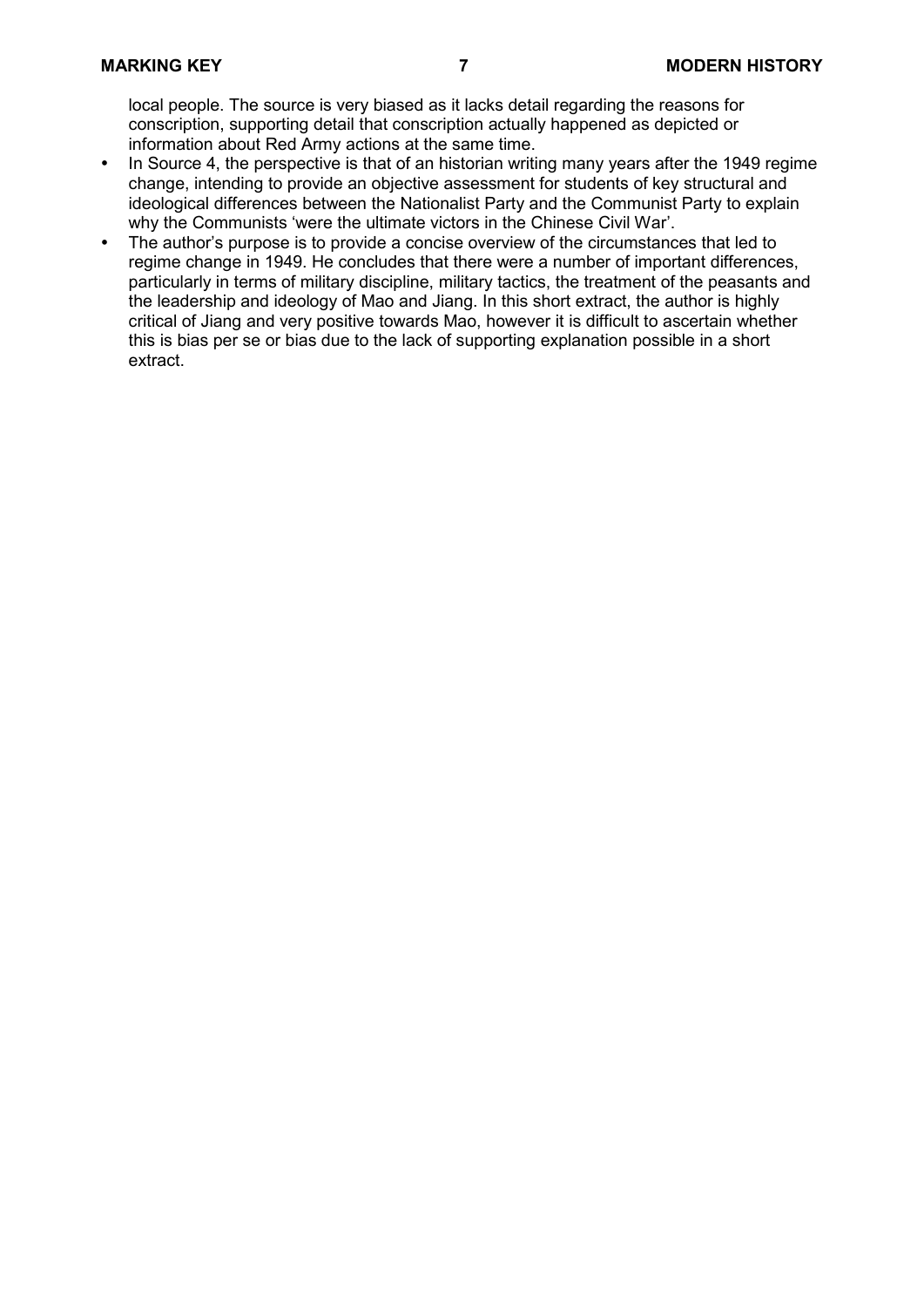# **Question 1** (continued)

(e) Evaluate the extent to which the **four** sources give an accurate insight into the significance of the changing political circumstances during your period of study.

(6 marks)

| <b>Description</b>                                                                                                                                                                                         | <b>Marks</b> |
|------------------------------------------------------------------------------------------------------------------------------------------------------------------------------------------------------------|--------------|
| Articulation of the changing political circumstances depicted.                                                                                                                                             | $1 - 2$      |
| Identification of changing political circumstances that have been omitted.                                                                                                                                 |              |
| Evaluation of the extent to which the sources reflect the significant<br>aspects of the changing political circumstances being depicted in the<br>sources in terms of their impact on the context studied. | $1 - 3$      |
| Total                                                                                                                                                                                                      |              |

# **Markers' notes:**

The intent is to not have a list of what has been omitted; rather candidates need to focus on what the sources do tell them regarding the changing political circumstances within the context studied and why it may have been significant to highlight that, plus what the implication/impact of the changing political circumstances was on the society being studied. Candidates should include their own knowledge of the course studied to support their point of view as well as the sources provided.

# **Elective 1: Australia 1918–1955**

- Significant political party changes occurred throughout this time period leading to several changes in the political landscape that had implications for all involved.
- Sources 1 and 2 focus on the National/Country Party and the creation of the Country Party itself and how that created a changed dynamic at the time. Both sources hence are highlighting the important fundamental change in the structure of federal party politics in Australia.
- Sources 3 and 4 highlight one political party and the split that occurred in 1955, causing another seismic shift in political dynamics at the federal level. This came to the fore on the back of post-WWII heightened hysteria about communism and that was exploited by the Liberals to the detriment of the ALP.
- In terms of the significance of the changing political parties and who they professed to represent and support, the four sources to a large extent highlight the evolving nature of political parties in Australia during this time period – perhaps not witnessed in any other time in Australia's more recent history. Sources 3 and 4 give perhaps a sense of 'own goals' occurring as each split or division led to some time in the political wilderness for the ALP.

# **Elective 2: Russia and the Soviet Union 1914–1945**

- The creation of the Bolshevik regime is the most significant changing political circumstance in the time period, with its ongoing repercussions shown in the four sources, although the four sources extend only to the early 1920s.
- To a large extent, Sources 2 and 4 provide insight into the changing political circumstances, providing reasons why groups of people within Russia supported the political change of the Bolshevik revolution; in Source 2, peace, bread, land; in Source 4, the old regime had not supported the peasants' rights to land nor had the Provisional Government removed Russia from the war. Lenin was more astute in accepting the seizure of land by peasants than the old regime, adapting his policies to formalise this. Strengthened by Bolshevik propaganda, those beliefs led to success in the Civil War.
- Source 1 and 3, in contrast, show the opposition to the changing political circumstances, within Russia and internationally. Source 1 highlights the detrimental impacts of the Bolshevik reign, but is limited in providing sufficient detail of how the workers and peasants responded to Bolshevik policy, especially War Communism.
- Collectively, the four sources to a large extent provide an accurate insight into the changing political circumstances that led to regime change in Russia.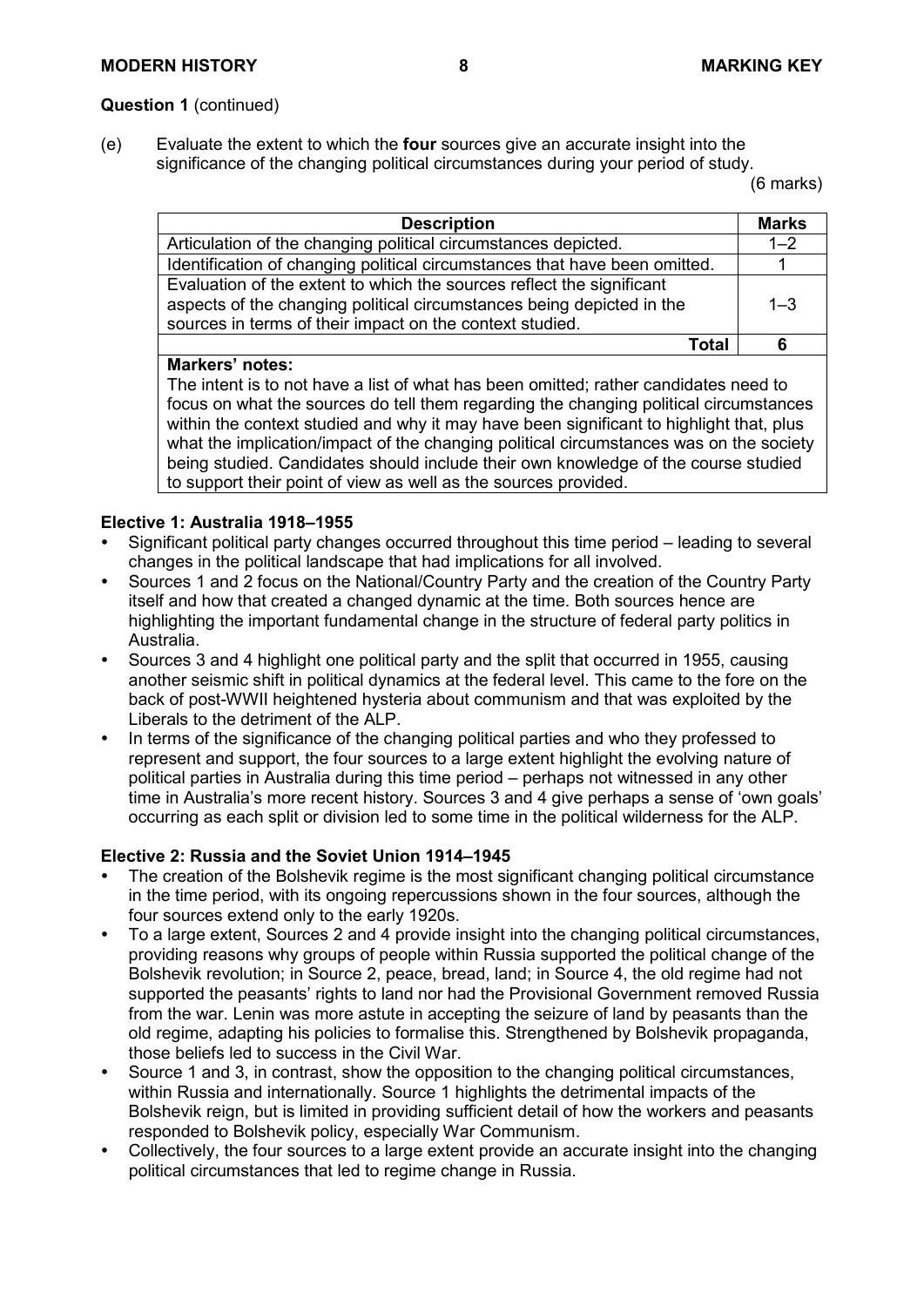- The four sources provide accurate but limited insights into the changing political circumstances that led to regime change in China in 1949.
- Sources 1 and 2 provide insights into the impact of the Japanese invasion in 1937 and the temporary United Front. It took nine months to reach the agreement described in Source 2 and both parties benefited publicly as it appeared they were putting aside their differences for the good of China. The United Front lasted four years and both the Communists and the Nationalists made efforts to coordinate the war against the Japanese. Under Zhu De and Peng Dehui units of the Red Army confronted the Japanese in northern Shanxi alongside the Nationalist troops and Mao Zedong and other Communist leaders were elected to serve on the newly created Peoples' Political Council.
- Source 3 provides insights into the fact that despite the United Front, neither the Communists nor the Guomingdang completely lost sight of their own political agendas. The Communists produced political propaganda such as Source 3 to undermine the Nationalists and used the alliance to maximise their influence, particularly among the peasants. There were serious disagreements between the two groups, particularly about who commanded the expanding Communist led armies. The Nationalists believed they had control, but Mao declared it would be suicidal for the Communist Party to lose control over its military, famously declaring that 'political power comes out of the barrel of a gun'.
- Source 4 summarises political circumstances in 1945 and briefly examines structural and ideological differences between the Communist Party and Guomingdang from this time through to the establishment of the new regime. The Red Army was renamed the Peoples' Liberation Army in 1946. The Red Army's behaviour, shaped by Mao's 'Three Rules' and 'Eight Points' contrasted with the treatment of the people by Jiang's Nationalist forces. Nationalist armies often boarded in civilian houses without permission, were rude and confiscated supplies from the struggling peasantry. Mao's Red Army did the opposite and consequently was often provided with supplies and shelter. Communist Party practices of re-distributing items confiscated from warlords also increased their popularity. Tactically, the Red Army focused on using guerrilla tactics, giving up land to save men, then striking at Guomingdang weak points.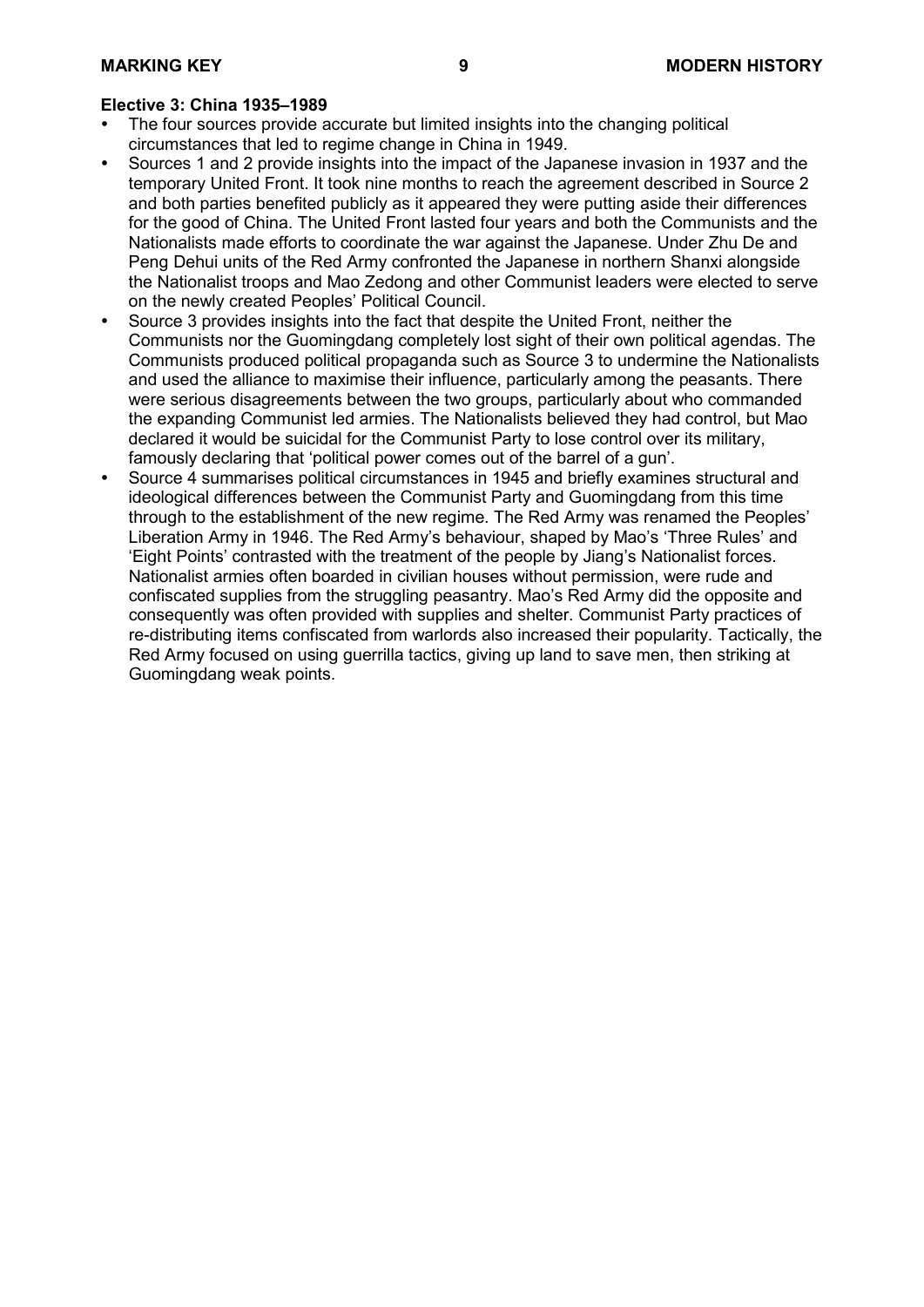# **Section Two: Essay–Unit 3 25% (25 Marks)**

The marking guide below must be used for **Questions 2–10**. Markers notes for each question follow the marking guide. These notes are not exhaustive or prescriptive.

| Guide to marking essay responses                                                                                                                                                                             | <b>Marks</b>            |
|--------------------------------------------------------------------------------------------------------------------------------------------------------------------------------------------------------------|-------------------------|
| Thesis introductory paragraph                                                                                                                                                                                |                         |
| Introductory paragraph clearly related to the area/topic of the question, containing understanding of                                                                                                        |                         |
| focus and key terms of the question, which gives a clear sense of the direction of the essay.                                                                                                                | 3                       |
| Introductory paragraph contains a few sentences outlining the theme of the essay and including a                                                                                                             |                         |
| simple proposition.                                                                                                                                                                                          | $\overline{2}$          |
| The paragraph gives a general indication that the topic is understood and includes a simple                                                                                                                  |                         |
| proposition. The opening paragraph has a sentence or two outlining the 'who' or 'what; to be discussed                                                                                                       | 1                       |
| in the essay.                                                                                                                                                                                                |                         |
| No evidence of this criterion.                                                                                                                                                                               | $\mathbf 0$             |
| <b>Subtotal</b>                                                                                                                                                                                              | $\overline{\mathbf{3}}$ |
| <b>Synthesised narrative</b>                                                                                                                                                                                 |                         |
| Demonstrates an understanding of the inter-relationship between events, people and ideas, and                                                                                                                | 4                       |
| continuity and change.                                                                                                                                                                                       |                         |
| Demonstrates an understanding of the narrative, for example that there are relationships between                                                                                                             | 3                       |
| events, people and ideas, and/or continuity and change.                                                                                                                                                      |                         |
| A mainly chronological narrative with some content about, for example, events, people and ideas,                                                                                                             | $\overline{2}$          |
| and/or continuity and change.                                                                                                                                                                                |                         |
| A simple narrative, not always showing an understanding of the correct chronology and with minimal                                                                                                           | 1                       |
| reference to events, people and ideas.                                                                                                                                                                       |                         |
| No evidence of this criterion.                                                                                                                                                                               | 0                       |
| <b>Subtotal</b>                                                                                                                                                                                              | 4                       |
| <b>Argument</b>                                                                                                                                                                                              |                         |
| Develops a sustained and sophisticated argument which shows a depth of analysis throughout the                                                                                                               | $5 - 6$                 |
| essay which is analytical, logical and coherent.                                                                                                                                                             |                         |
| Develops an argument which is analytical, logical and coherent and shows an understanding of the                                                                                                             | 4                       |
| inter-connectedness of the narrative.                                                                                                                                                                        |                         |
| Written with a sense of argument using some appropriate language of history.                                                                                                                                 | 3                       |
| The response contains a number of generalisations and statements that lack supporting evidence.                                                                                                              | $\overline{2}$          |
| Disjointed discussion/argument suggests little understanding of the topic and/or historic analysis of                                                                                                        | 1                       |
| changing circumstance or continuity and change.<br>No evidence of this criterion.                                                                                                                            |                         |
|                                                                                                                                                                                                              | $\mathbf 0$             |
| <b>Subtotal</b>                                                                                                                                                                                              | 6                       |
| <b>Supporting evidence</b>                                                                                                                                                                                   |                         |
| Detailed, accurate and relevant evidence used in a manner that assists analysis and evaluation. In<br>responding to an essay instruction of debate or evaluate that proposition, historical evidence is used |                         |
| to argue for and against a view/proposition. Uses and cites accurately modern sources to develop or                                                                                                          | $7 - 9$                 |
| strengthen arguments.                                                                                                                                                                                        |                         |
| Mainly accurate and relevant evidence throughout the essay. If quotations, sources, statistics are                                                                                                           |                         |
| used as supporting evidence, they are cited in some coherent fashion.                                                                                                                                        | $5 - 6$                 |
| Some relevant and accurate evidence is provided.                                                                                                                                                             | $3 - 4$                 |
| Limited evidence is provided that is sometimes inaccurate or irrelevant.                                                                                                                                     | $\overline{2}$          |
| Very limited evidence is provided or is often irrelevant or inaccurate.                                                                                                                                      | 1                       |
| No evidence of this criterion.                                                                                                                                                                               | $\mathbf 0$             |
| <b>Subtotal</b>                                                                                                                                                                                              | 9                       |
| <b>Conclusion</b>                                                                                                                                                                                            |                         |
| Draws the essay's argument or point of view together.                                                                                                                                                        | 3                       |
| Summarises the essay's point of view.                                                                                                                                                                        | $\overline{2}$          |
| Is based on the essay's general focus. Is very superficial, or vaguely summarises with use of clichés                                                                                                        |                         |
| such as 'In conclusion ' or one that just repeats the proposition stated in the introduction.                                                                                                                | 1                       |
| Little to no attempt at providing a conclusion.                                                                                                                                                              | 0                       |
| <b>Subtotal</b>                                                                                                                                                                                              | 3                       |
| <b>Total</b>                                                                                                                                                                                                 | 25                      |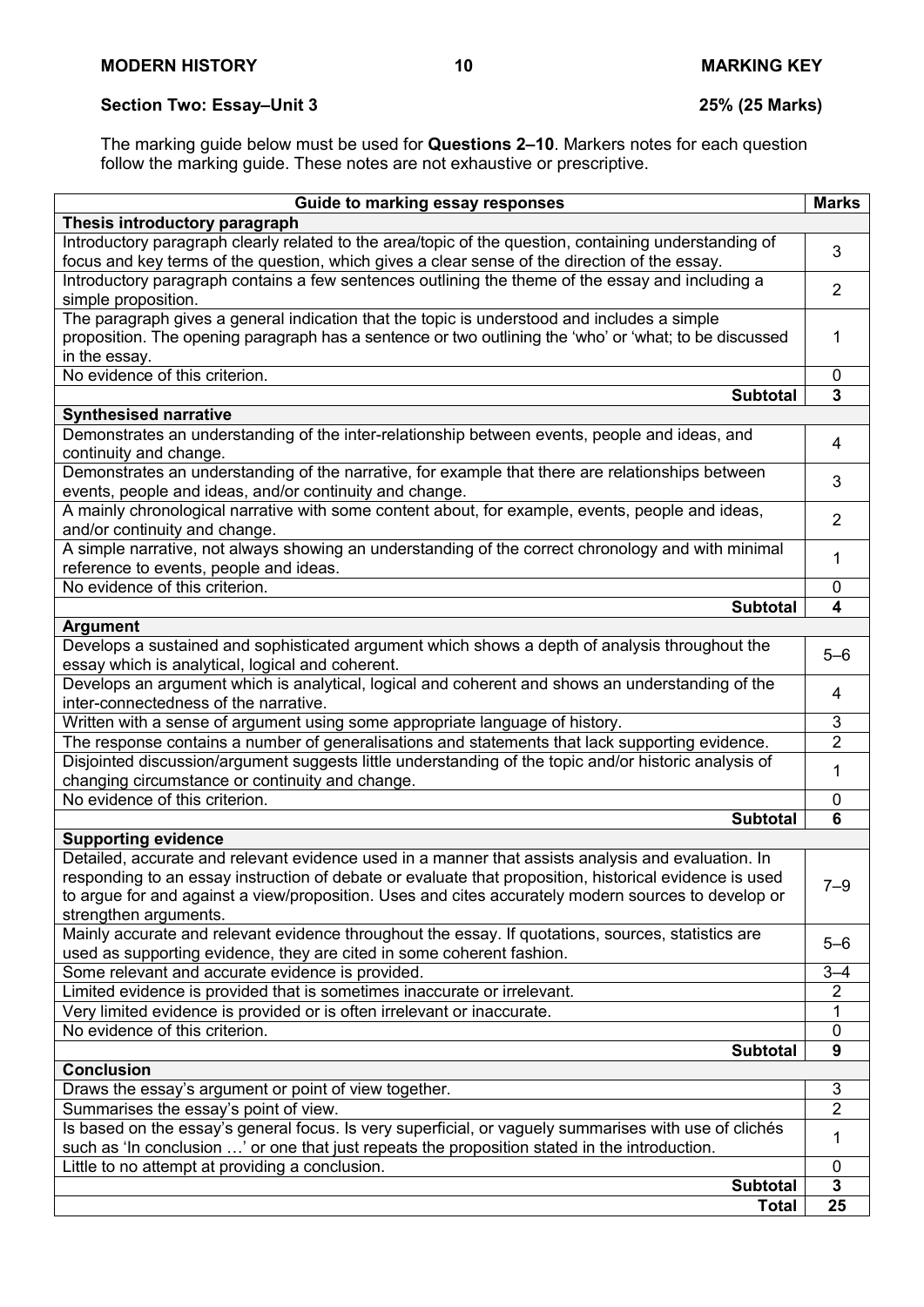# **Elective 1: Australia 1918–1955**

Assess the political, social and economic impact of immigration on Australian society post World War Two.

# **Markers' notes:**

Candidates should ensure that they focus not only on the story of migration in Australia post WWII, but on what impact migrants had on society:

- In general, migrants coming from Europe post WWII were skilled and ensured that Australia's workforce became younger, and increased in size – specifically in the primary production areas first, then in the manufacturing sector, allowing Australia to boost the exports of manufactured goods.
- Socially there was a cultural awaking of some sort with migrants bringing their cultural customs and families. This was not accompanied post war with any form of anti-migrant riots as had occurred previously in Australia.
- Migration placed a strain on already scarce housing stocks, electricity, schools and hospitals directly after the war. Immigration also added inflationary pressure post WWII. There was a focus on assimilation and conformity to Australia's ideals/values until later in the 1970s.
- Overall there was an economic net gain post WWII due to migration. Small businesses grew in number and diversity. Australian culture and lifestyle gradually began to change and broaden.

# **Question 3 (25 marks)**

Debate the proposition that Australia in the 1920s was a place of prosperity for all.

# **Markers' notes:**

Broadly candidates should argue that the 1920s were not a time of prosperity for all:

- The end of WWI brought a period of great optimism and progress for many in Australia. Due to the successful exploits of Australian servicemen during the war and in international politics, 'the digger' was enshrined as an Australian icon and legend. The 1920s saw a higher level of material prosperity for non-Indigenous people than ever before. Many non-Indigenous returned soldiers received advantageous financial loans to build houses, on suburban blocks of land. New inventions such as radios and automobiles became common acquisitions for the ordinary family and going to the cinema was a popular form of entertainment.
- At the same time, Indigenous people were being forcibly removed from their lands onto mission reserves and experienced immense hardship through the application of government 'assimilation' policies. Indigenous soldiers returning from the war were ineligible for any of the programs or benefits that were available to non-Indigenous soldiers. They had no access to medical treatment and were ineligible for the soldier settlement program.
- The end of the war also saw Australia enter a period of political unrest and strikes. Unions became more militant in order to protect workers' rights. The conservative alliance, led by ex-ALP renegade and former Prime Minister Billy Hughes and Prime Minister Stanley Bruce, was quick to seize on socialist ALP factions and Irish militancy as evidence of 'Bolshevik Communism'.
- In the second half of the 1920s, the Australian economy suffered from falling wheat and wool prices, and competition from other commodity-producing countries. Australia was also borrowing vast sums of money, which dried up as the economy slowed.
- Women who had found work during WWI had been encouraged to give up their jobs for returning soldiers and were expected to be content working inside the family home.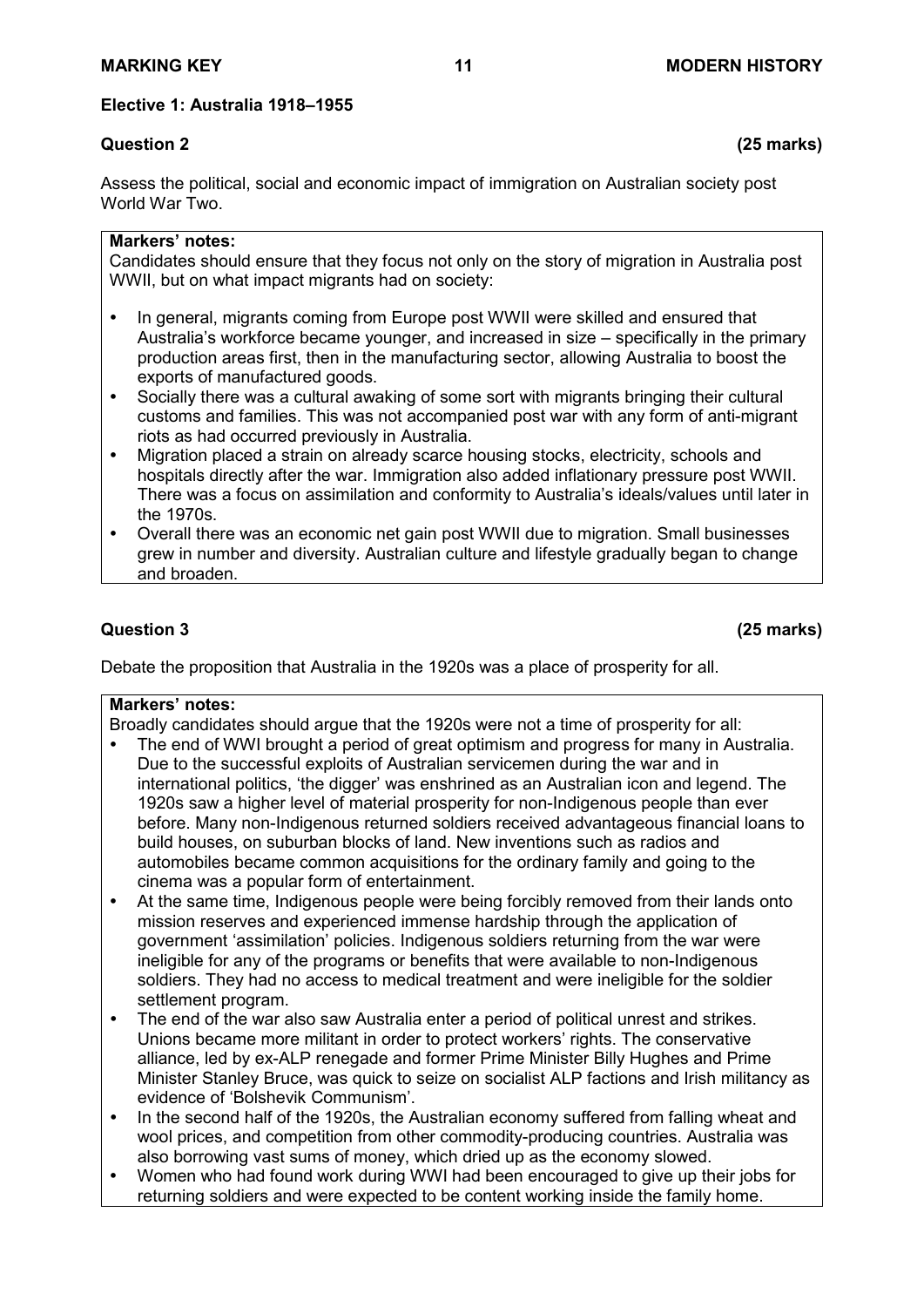# **Question 4 (25 marks)**

Examine the changing nature and scope of Australia's involvement in World War Two.

# **Markers' notes:**

Candidates must address the changing nature of Australia's involvement in WWII, as well as its scope. The term 'examine' implies that candidates will demonstrate not only the historical chronology of Australia's involvement but the how and why as well. They need to consider why Australia entered the war, where and what that entailed, then articulate the changing role Australia underwent, as well as who Australia allied with as the war moved to include the Pacific and became drawn out.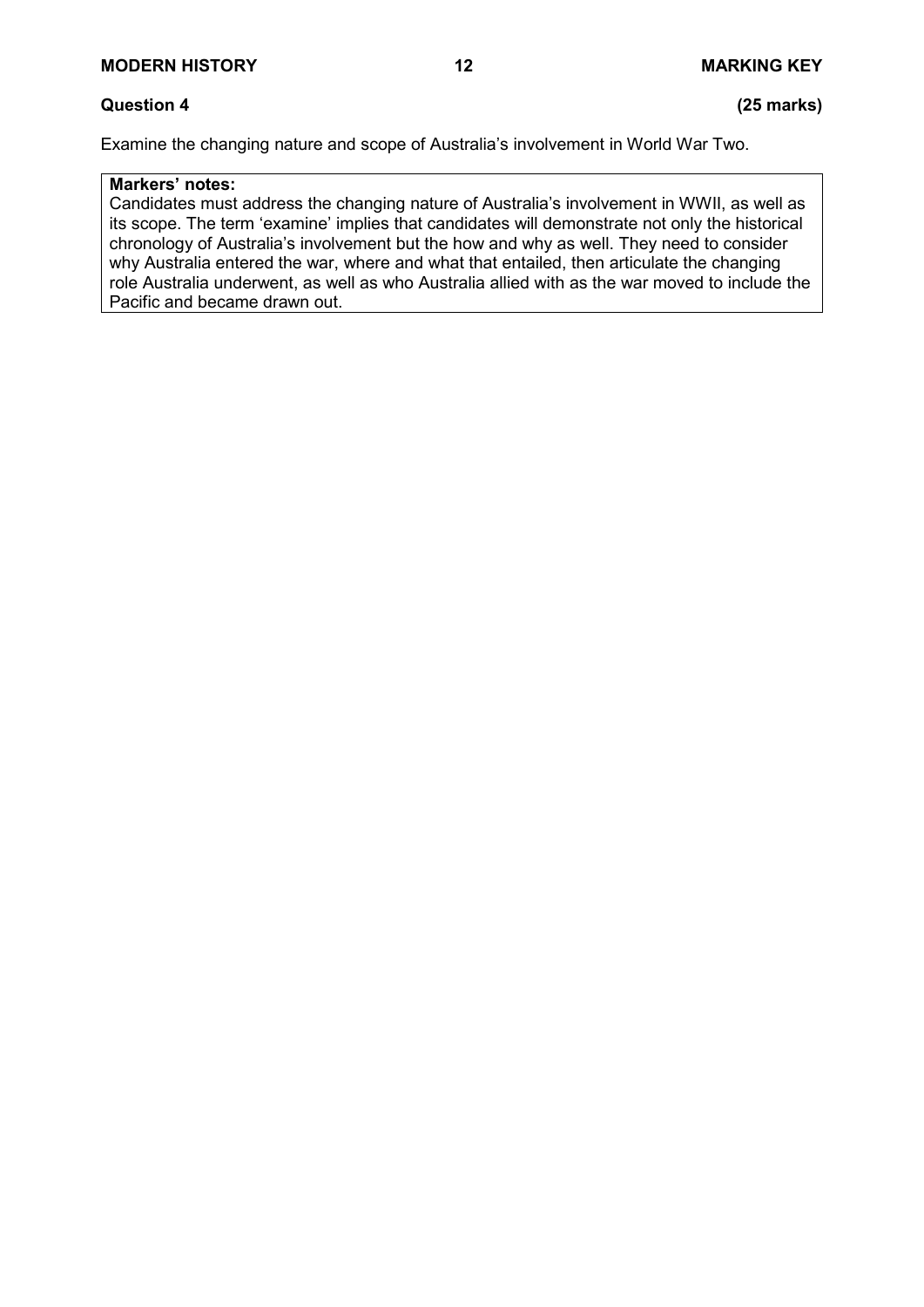# **Elective 2: Russia and the Soviet Union 1914–1945**

# **Question 5 (25 marks)**

Assess the methods that enabled the USSR to secure victory in World War Two.

#### **Markers' notes:**

More sophisticated responses should acknowledge that not all methods were successful (especially initially) but candidates must focus on the methods of the USSR rather than external factors.

- The Great Patriotic War began in 1941. Initial rapid advance of German forces, Red Army loses over 2.5 million dead and 3.5 million prisoners in first few months, cities beseiged.
- Economic: Russia military production increases due to years of collectivisation and factories in Eastern Europe moving eastward. Funding from America, Lend-Lease contributes to war economy. Agriculture – rationing, acquisition easier than Civil War period despite hardship. Efficient railway system, attempt to ensure food supplies were maintained.
- Military: Generals and strategy: Stalin sharing power with key military personnel, Vasilevsky, Antonov and Zhukov who develop strategies such as double encirclement.
- Propaganda: Stalin's use of propaganda to galvanise the population. Resilience of Russians fighting for their motherland, ideology, role of women and Orthodox Church
- Beyond implemented methods candidates will most likely note Soviet citizens more prepared for the harsh weather.

# **Question 6 (25 marks)**

Debate the proposition that Leninism was solely responsible for the changes that occurred up to 1924.

# **Markers' notes:**

More sophisticated responses will consider whether Leninism was solely responsible for change or whether Lenin strategically responded to changing economic, political and/or social circumstances by modifying his ideas.

- Leninism adaptation of Marxism to Russian context, i.e. incorporation of peasants in 1917 to gain support, NEP in 1921.
- 1917 Leninism included promoting a smychka of peasants and workers to overthrow the Provisional Government via Peace, Bread, Land but also can be attributed to public discontent with the Provisional Government.
- 1918 Leninism aimed to create State Socialism but the outbreak of Civil War led to introduction of War Communism, requisitioning of agricultural goods to divert to cities and workers led to widespread hunger, movement of people discontent culminating in the Kronstadt Rebellion.
- Leninism changes to NEP allowed for privately owned small business and farms, the rise of NEPMEN and Kulaks but could be viewed as responding to the Kronstadt Rebellion.
- Candidates may choose to discuss changes that occurred prior to October, explaining the role of other actors/factors in these changes. Discussion should not include changes prior to 1914.

The intent of the question is not to debate whether there was change or continuity.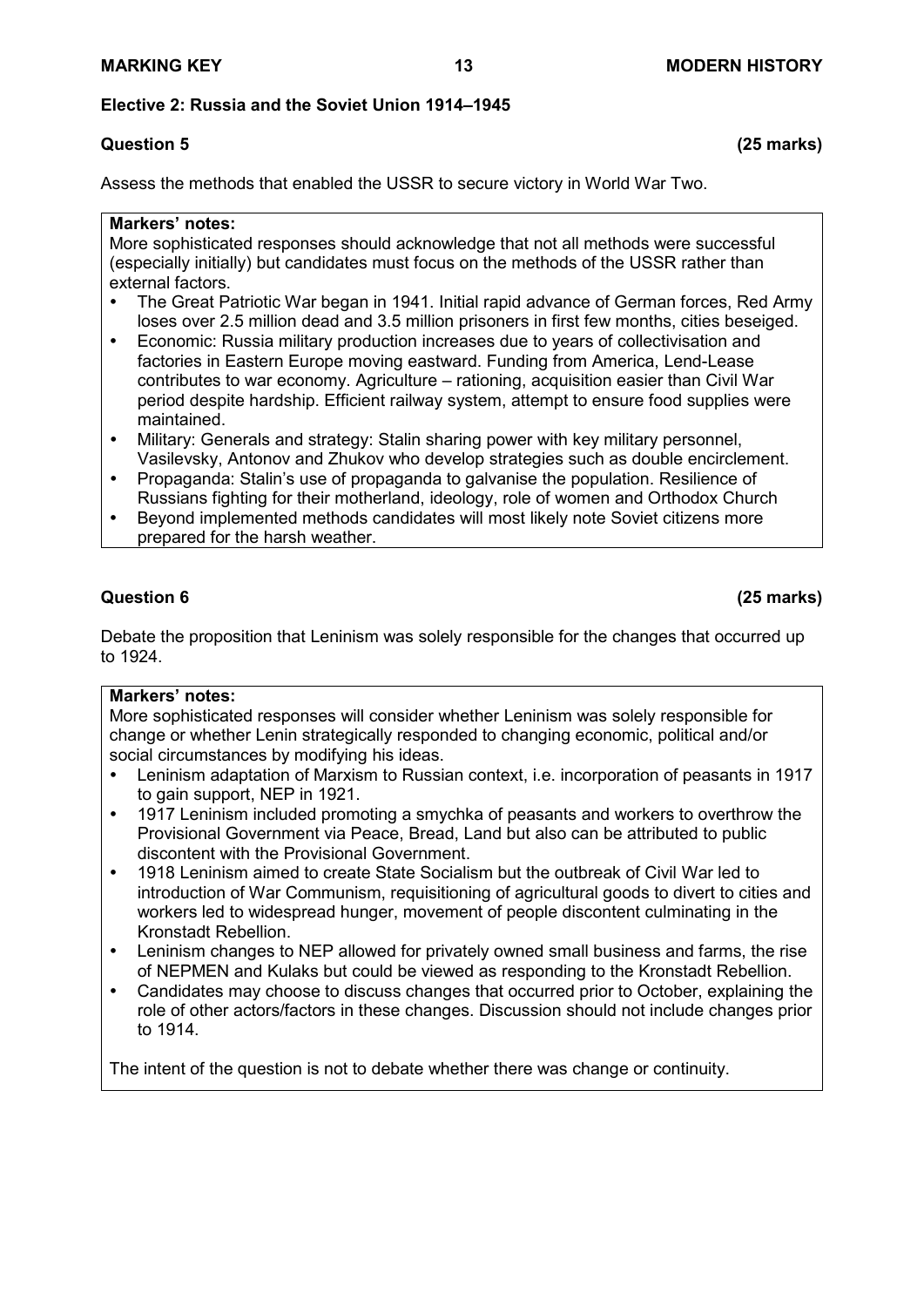# **MODERN HISTORY 14 MARKING KEY**

# **Question 7 (25 marks)**

Examine the methods used by Stalin to control individuals and groups in the Soviet Union to 1941.

# **Markers' notes:**

More sophisticated responses will examine a range of methods and develop a clear thesis.

- Stalin begins influence as General Secretary of Communist Party, uses his position to remove opposition initially.
- Ascendency of Stalin after 1928, elimination or neutralisation of opposition within Politiburo such as Trotsky.
- Dekulakisation and forced collectivisation targeting peasants.
- Use of Stakhonovite vs saboteurs in propaganda.
- Purge of party, show trials of old Bolsheviks, the Yezhovshchina (Great Terror).<br>• Murder of Kirov.
- Murder of Kirov.<br>• Cult of personali
- Cult of personality poems, posters, art and links himself to Marx and Lenin in images.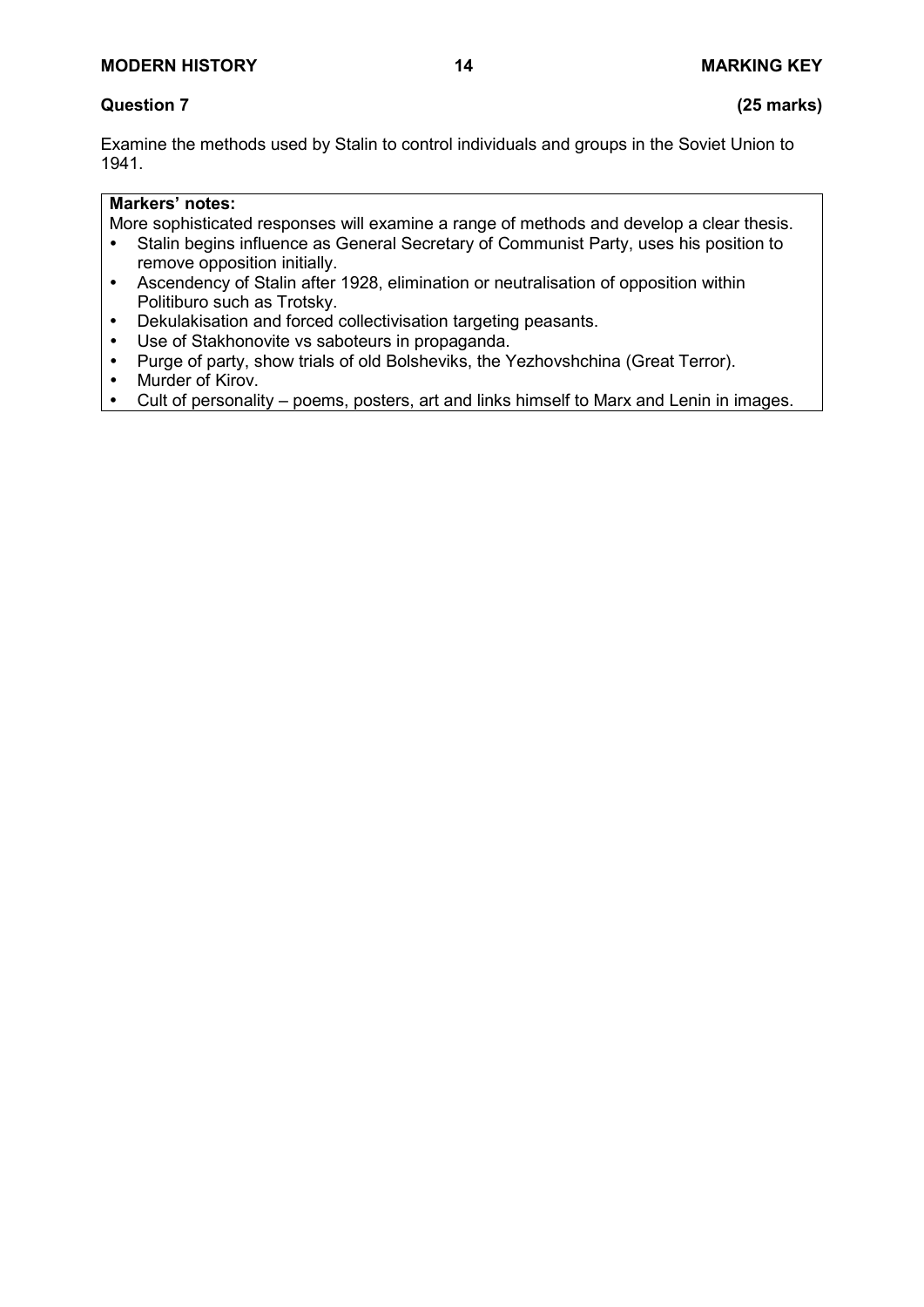# **Elective 3: China 1935–1989**

# **Question 8 (25 marks)**

Assess the political, social and economic impact of Deng Xiaoping's leadership.

#### **Markers' notes:**

Candidates must assess the political, social and economic impact of Deng Xiaoping's leadership, however should not be penalised if they assess economic impact in greater depth than political or social impact. Answers must make judgements about the impact of Deng Xiaoping's leadership rather than simply provide narrative detail about his policies. Stronger answers should recognise that Deng was a controversial figure during his time in power and that although few would deny his leadership impacted China in innumerable ways, his long term impact remains a subject of debate.

For copyright reasons this text cannot be reproduced in the online version of this document, but may be viewed at https://education.seattlepi.com/impact-deng-xiaoping-history-china-5311.html

# **Question 9 (25 marks)**

Debate the proposition that Maoism was always in the best interests of the people.

### **Markers' notes:**

Candidates must define Maoism and decide whether or not the ideology and the way it was put into practice was always in the best interests of the people. The question does not require candidates to cover the entire time period, however higher marks should be awarded to those who demonstrate a depth of understanding and develop a logical argument regarding the proposition.

- Candidates may argue Maoism was sometimes, but not always in the best interests of the people. Evidence supporting this view may include reference to the Yan'an period and initial land redistribution that benefited the peasants but also left landlords with enough land to support their families. They may also note the idea that 'women hold up half the sky', literacy initiatives, the 'Mass Line' and the establishment of village cooperatives. This argument could be sustained by referencing positive economic growth and improvements in women's rights, health and education after the revolution.
- Most candidates are likely to develop an argument that strongly refutes the proposition, citing Maoism's emphasis on conformity of political thought, the forced creation of rural communes and the on-going, often violent suppression of opposition. During the Yan'an period candidates may discuss rectification movements, after regime change they may argue the costs of economic success including forced compliance, terror tactics and military control. They could also highlight the persecution of the 'anti' campaigns directed against the middle classes.

**Question 9** (continued)

 Candidates may argue that The Great Leap Forward was ideologically driven by Maoism's emphasis on rural communes, the belief in the peasantry in the 'continuing revolutionary struggle' and the idea that the sheer will and mass labour of the people could achieve anything. They may also may argue that Mao Zedong's purpose in launching The Great Proletarian Cultural Revolution was to secure Maoism as the dominant ideology and that by calling on the nation's youth to purge the 'impure'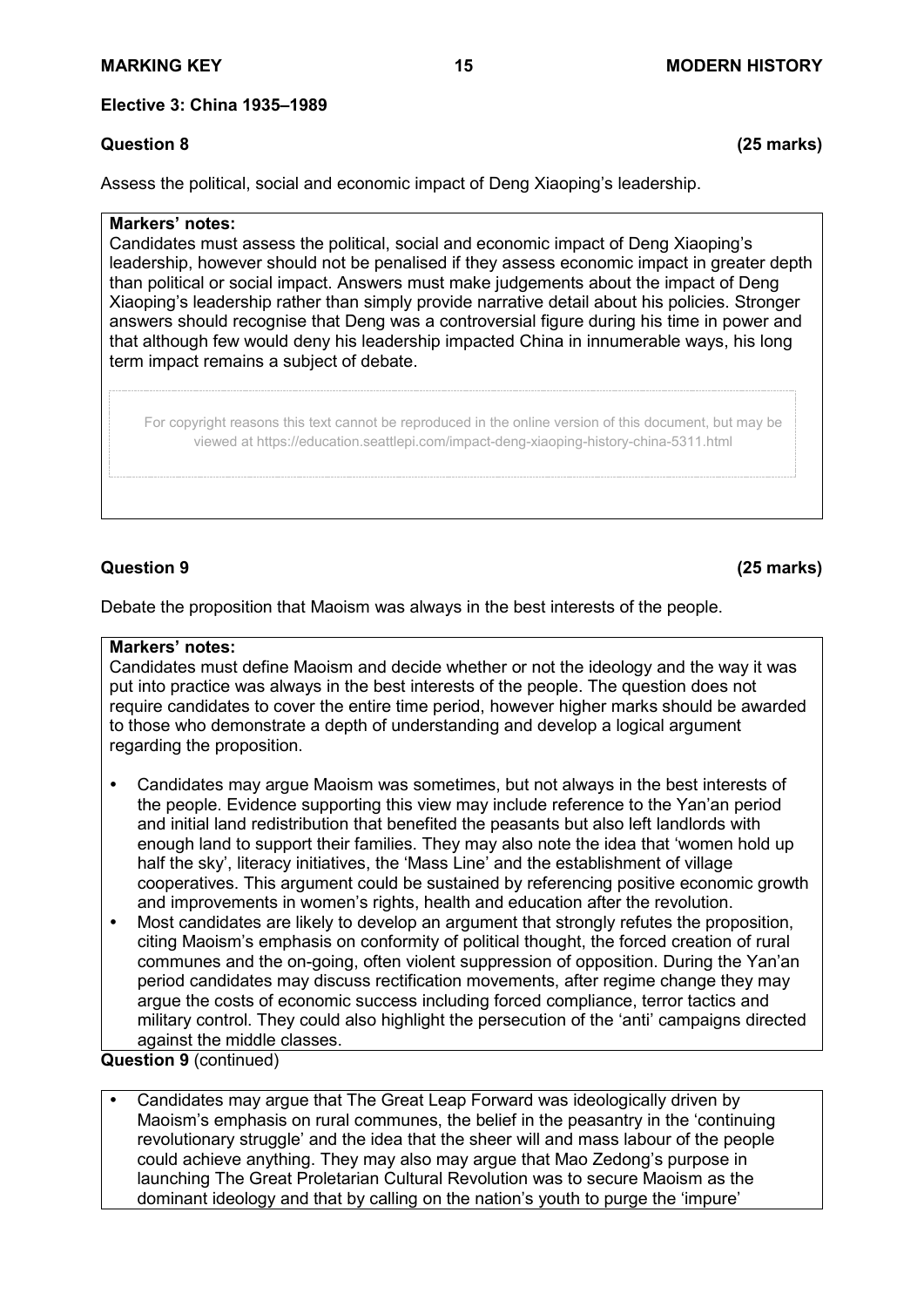elements of Chinese society he was attempting to revive the revolutionary spirit that had led to victory in the civil war.

Candidates must identify at least some of the consequences of The Great Leap Forward and The Cultural Revolution in arguments refuting the proposition.

# **Question 10 (25 marks)**

Examine the purpose and nature of 'The Long March'.

#### **Markers' notes:**

Candidates must examine both the 'purpose' and 'nature' of 'The Long March'. Answers focusing on narrative detail should not be awarded high marks. Higher marks should be awarded to candidates who inquire into the narrative in terms of 'purpose' and 'nature'.

Candidates examination of 'purpose' could include some of the following:

- The Long March as a series of military retreats (October 1934 October 1935) undertaken by the Red Army and the Communist Party of China to evade the pursuit of the Guomingdang's Encirclement Campaigns. With defeat imminent, the Communists made the decision to break out of the Jiangxi Soviet and to begin The Long March.
- Once the immediate threat had been countered, the eventual purpose of the Communist Party/Long March was to establish a new base where military strength could be rebuilt and support for communism promoted. On reaching Shaanxi Province, the town of Yan'an was chosen as the new base.

Candidates examination of 'nature' could include some of the following:

- Detail about the routes taken by the Red Army, participation statistics, major successes and failures between October 1934 and October 1935 and the impact of the marches on the Communist party and the Civil War more broadly.
- The rise to prominence of a number of Communist leaders including Mao, with particular reference to the Zunyi Conference in January 1935.
- The historical debate over the nature of the 'The Long March' as a 'successful escape' or a 'retreat' and its symbolic importance to the Communist Party as an heroic and glorious victory.

Stronger answers should specifically articulate the nature of 'The Long March' as crucial in both the establishment of Mao's leadership and of the strategically important Communist base in Yan'an. The base in Yan'an allowed the army to recuperate and rebuild beyond the direct control of the GMD and the CCP to develop ideologically (Yan'an Way), spread its influence and gain support, particularly from peasants.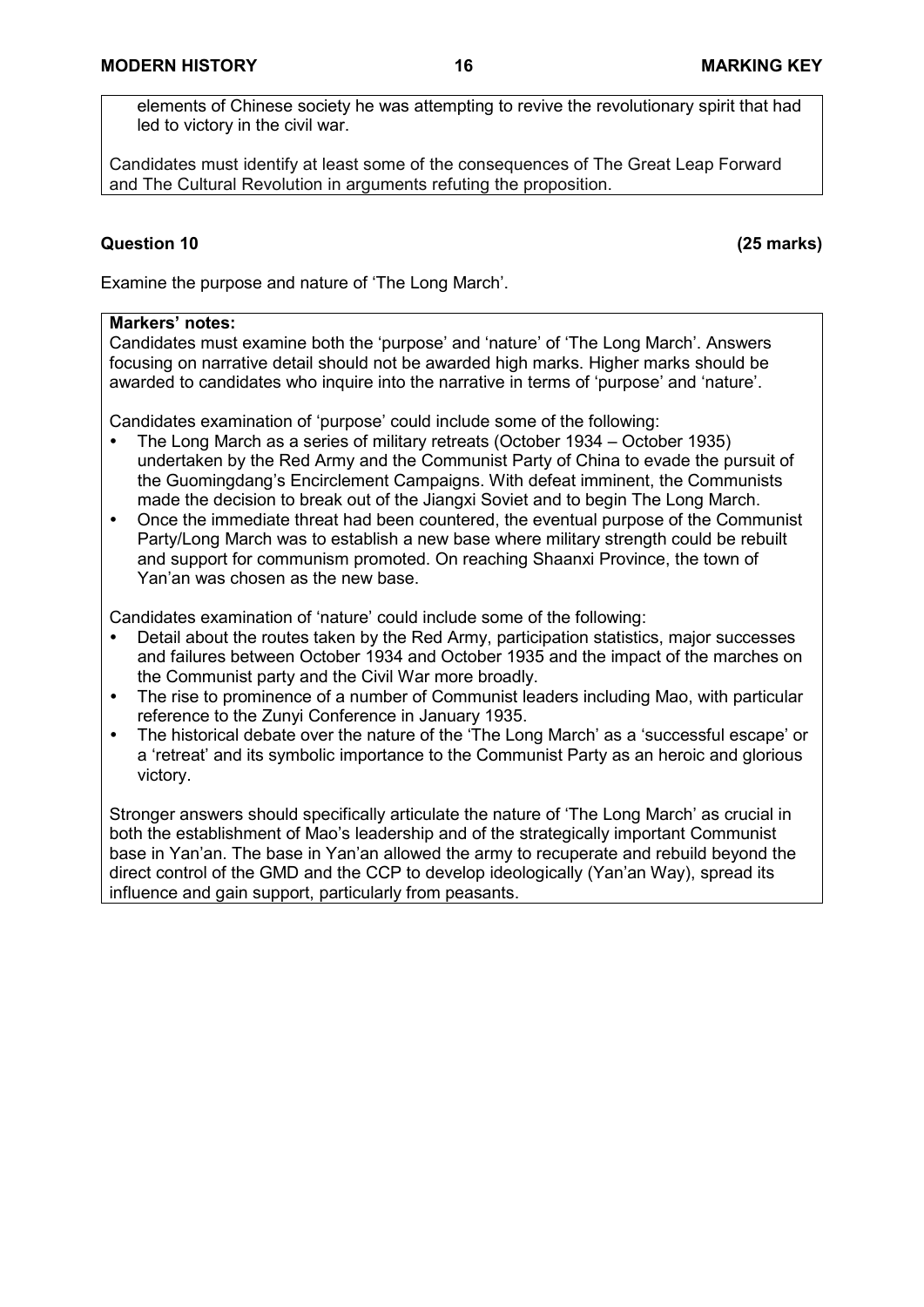# **Section Three: Source analysis–Unit 4 25% (25 Marks)**

**NOTE:** When marking a candidate's work in this section:

- 1. Not all points necessarily need to be in an answer for the candidate to gain full marks.<br>2. Reward each salient point made by the candidate. Candidates may make different vali
- 2. Reward each salient point made by the candidate. Candidates may make different valid points of interpretation.
- 3. Candidates are expected to refer to relevant supporting evidence from the sources.

# **Question 11 (25 marks)**

(a) Explain the historical context of Source 1. Include the relevant events, people and ideas depicted or represented in the source. (3 marks)

| <b>Description</b>                                                                          | <b>Marks</b> |
|---------------------------------------------------------------------------------------------|--------------|
| Identify the focus of the source.                                                           |              |
| Outline the causes or event that led to the focus of the source.                            |              |
| Provides specific details of the focus of the source, events/people/ideas/<br>dates/places. |              |
| Total                                                                                       |              |

# **Markers' notes:**

This question is concerned with the historical context in which the source is located. The answer must focus on what is in the source, and provide the surrounding 'picture' for that source.

# **Elective 1: The changing European world since 1945**

- Contextually, Source 1 is placed just after the end of WWII amid increasing tension between former allies.
- By November 1945 communist governments had been elected in Bulgaria, Albania and Yugoslavia and President Truman in the United States feared these governments would become puppets of the Soviet Union and Stalin, whose aim, they believed, was to spread communism worldwide. The Soviet Union feared the spread of capitalism and the atomic bomb that only the United States possessed.
- Tension and suspicion between the superpowers was based on these competing ideological and geo-political world visions and after WWII was particularly evident regarding their respective plans for Europe and Germany. Source 1 identifies this as a potentially dangerous new era in superpower relations.

# **Elective 2: Australia's engagement with Asia**

- The general context of the source is that of Calwell's stringent enforcement of the white Australia policy at all costs in reference to Asians, as he tried to convince his party to allow more Europeans post WWII to enter Australia to help populate the country.
- Specifically the source is in reference to a case where an Indonesian born woman, married to a British man was hounded and threatened with deportation in 1949, whereby Calwell had new laws passed so that he could specifically deport her and her children after the High Court ruled in her favour to stay. Labour lost power in the 1949 election before the women could be deported under the new laws.

# **Elective 3: The struggle for peace in the Middle East**

- The general context of Source 1 is the debate about creating a Jewish state after the Holocaust and WWII created world sympathy for dispossessed Jews. Palestine was governed by Britain at this time.
- The specific context of Source 1 is the terrorist bombing of the British Headquarters in Jerusalem by the Jewish group, Irgun. Ninety civilians were killed.
- In 1947 the issue of Palestine was referred to the United Nations General Assembly and the nation of Israel was created.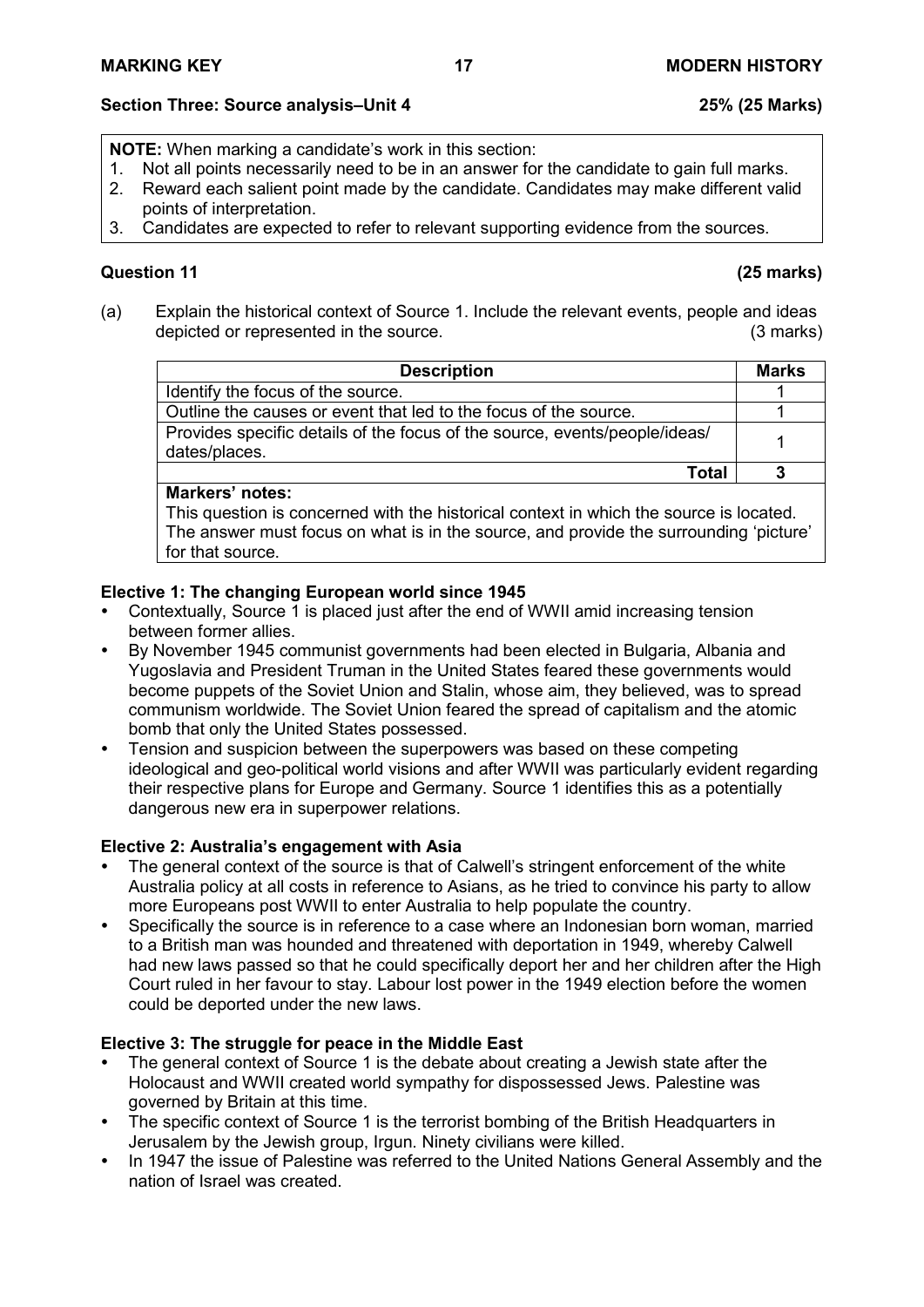#### **Question 11** (continued)

(b) Compare and contrast the purpose of Source 1 and Source 2. (6 marks)

| <b>Description</b>                                                    | <b>Marks</b> |
|-----------------------------------------------------------------------|--------------|
| Articulation of the purpose of Source 1.                              |              |
| Articulation of the purpose of Source 2.                              |              |
| Identification of elements of comparison and contrast between the two |              |
| sources.                                                              |              |
| Total                                                                 |              |

#### **Markers' notes:**

This question focuses on the reasons for the construction of the sources, and what they aim to achieve.

Candidates need to:

- identify the issue/event/subject of each source<br>• identify the likely purpose for which the source
- identify the likely purpose for which the source was constructed (or, in the case of the photograph, how the source might have been used, which might produce variations in candidate interpretation)
- use evidence from the source to support the response.<br>• explain how the sources compare (are similar) and con-
- explain how the sources compare (are similar) and contrast (are different) in terms of their purpose.

A strong answer will integrate comparisons and contrasts with the discussion of purpose.

# **Elective 1: The changing European world since 1945**

- The American cartoonist's purpose in Source 1 is to highlight the potential danger of a deterioration in superpower relations after WWII. His purpose is to convince both superpowers that they are in a dangerous place and both need to reach out, despite their differences, to 'bridge that gulch'.
- The purpose of Source 2 is to encourage the USA to pursue an aggressive anti-communist foreign policy aimed at undermining the power of the Kremlin and communism in the Soviet Union. The purpose is to ensure that the American public support the Government in threatening the use of force against an ideologically driven, aggressive Soviet Union.
- Compare Both sources deal with ideological and geo-political tension between the Soviet Union and the USA as the 'Grand Alliance' collapsed after WWII.
- Contrast The purpose of Source 1 is to convince both superpowers to consider their differences and act cautiously to prevent potential disaster. The purpose of Source 2 is to argue strongly that the USA must gather its allies, threaten to use force and ensure that the USA becomes the leader of the 'free world'. The purpose of Source 2 is not to advocate reaching out and accepting differences but to strongly advocate 'the death of the Communist movement'.

# **Elective 2: Australia's engagement with Asia**

- Source 1 purpose to demonstrate Singapore's (Asia's) thoughts and reaction to the racist White Australia Policy by portraying the Minister for Immigration as a grumpy dwarf.
- Source 2 purpose to reassure Australians that although the government has changed some immigration laws to meet special needs, there is still a national desire to see Australia as a homogenous population.
- Compare Both highlight Australia's desire to remain committed to maintaining a predominantly white Australia.
- Contrast Source 1 is a satirical international view from an Australian cartoonist, and its purpose is to show the policy in a negative light, whereas Source 2 seeks to reassure the Australian people that the government, while allowing more immigrants into Australia as needs require, is still committed to a predominantly white population.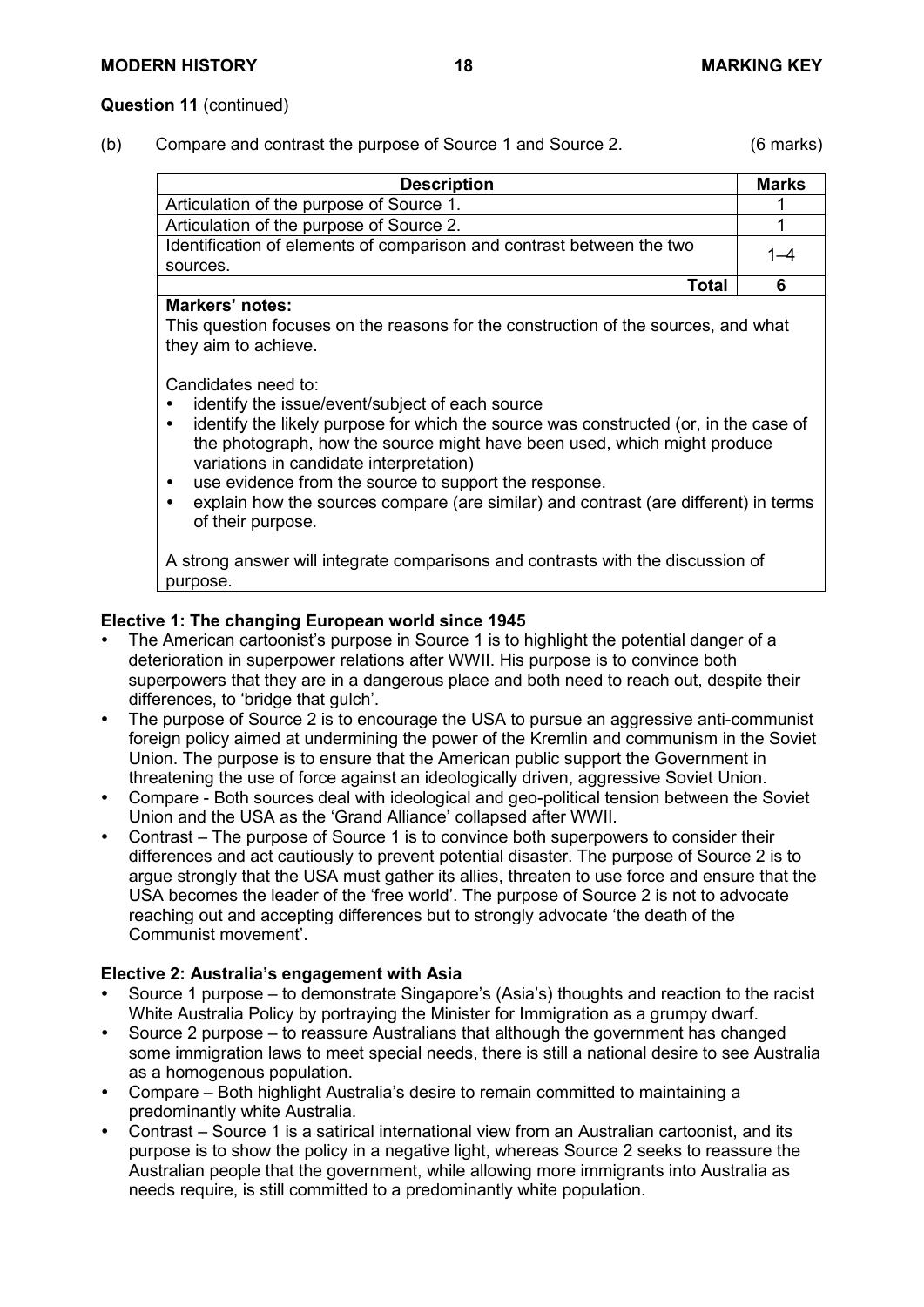# **Elective 3: The struggle for peace in the Middle East**

- In Source 1, the purpose of the British cartoonist is to appeal to Zionist supporters in support of the creation of Israel. The purpose of Source 2 is to present the Palestinian perspective regarding their options when the State of Israel was declared, and their portrayal as terrorists when they are fighting for liberation.
- Compare: The purpose of both sources is an attempt to influence public opinion about peoples in the Middle East, Source 1 for Jewish people, Source 2 for Palestinians.
- Compare: The purpose of both sources can also be interpreted as showing the negative impact terrorist actions have on how people outside the Middle East view the region.
- Contrast: The purpose of Source 1 is to show that Britain and public opinion 'world sympathy with Zionism' are the victims of terrorism while that of Source 2 is to show that the PLO is justified in its cause and that its actions are the result of oppression caused by others.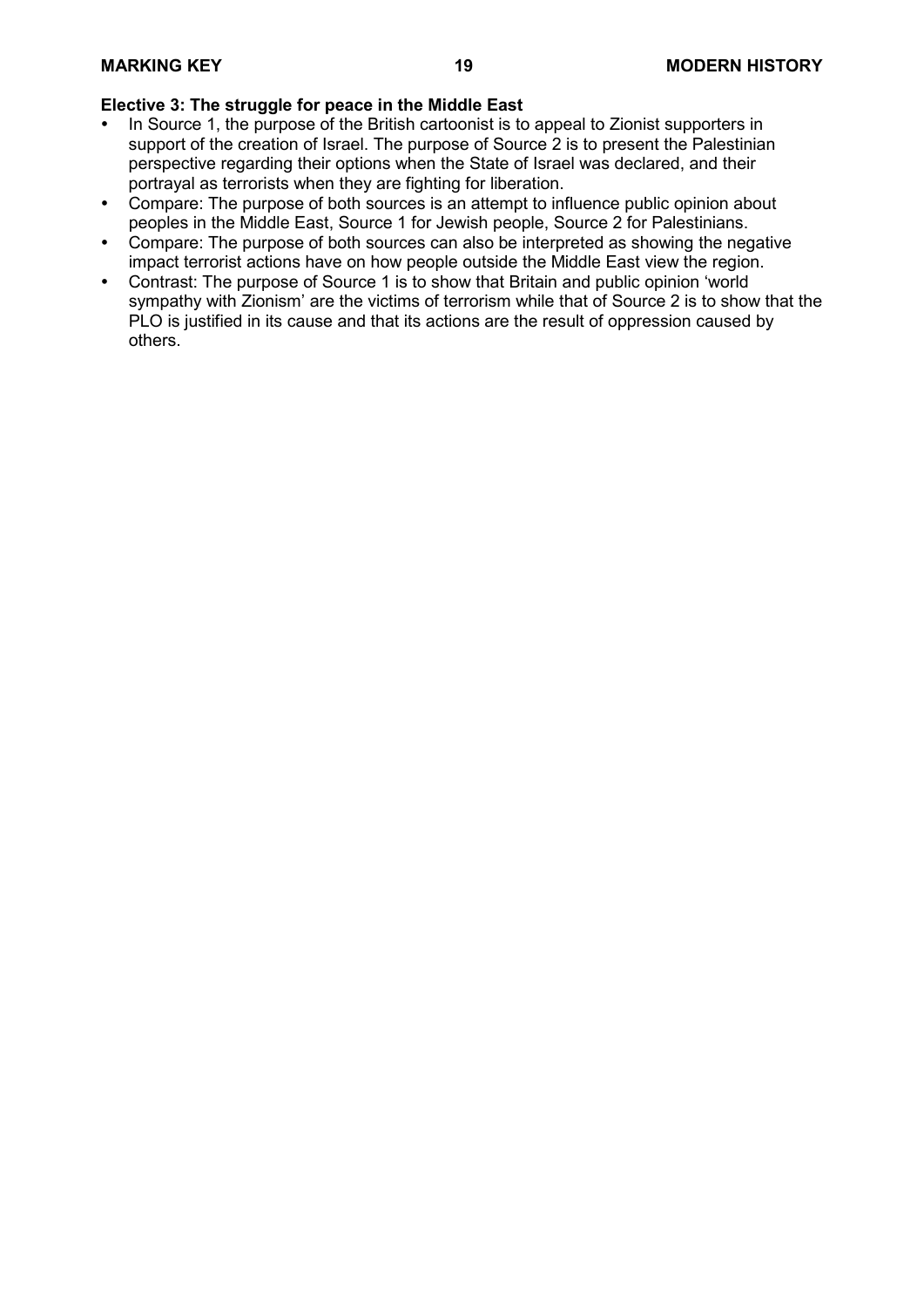(c) Identify and explain the message/s of Source 3. (3 marks)

| <b>Description</b>                      | <b>Marks</b> |
|-----------------------------------------|--------------|
| Identifies the message/s of the source. |              |
| Explains the message/s of the source    | $1 - 2$      |
| <b>Total</b>                            |              |
| <b>Markers' notes:</b>                  |              |
| Look for the message of the source.     |              |

Candidates need to:

- read all the elements of the source (title/author/date/location)
- identify the message
- explain the representation or opinion being expressed
- provide evidence from the source to support the response.

# **Elective 1: The changing European world since 1945**

- The message of Source 3 is that Marx as communist 'God', Lenin as leader of the Russian Communist Revolution and Stalin as leader of Communist Russia until 1953 are dismayed to witness the consequences of reforms introduced by Gorbachev that ultimately led to the collapse of communism in the Soviet Union and Eastern Europe.
- Marx, Lenin and Stalin are resting on a cloud labelled 'Communist paradise' looking down impotently and with incredulity as Gorbachev leads a funeral procession bearing a coffin labelled 'Communism'.

# **Elective 2: Australia's engagement with Asia**

 The message of Source 3 is that Australia is conflicted about multiculturalism – specifically about Asian migration and settlement in Australia during the 80s and 90s. There are clearly differing opinions as to whether or not Asians are welcome in Australia as Australia has not come to terms with the multicultural aspects of modern Australia as evidenced by the scratching out of the words 'out' and 'welcome' in turn on the wall.

# **Elective 3: The struggle for peace in the Middle East**

- The message of Source 3 is that Yasser Arafat, as leader of the PLO, has renounced terrorism because it is not effective in achieving his objective of negotiating the recognition and rights of Palestine (as depicted by the dead horse and briefcase labelled 'Negotiation'.)
- The cartoon is in response to Arafat's address to the United Nations General Assembly in Geneva where he accepted Resolutions 242 and 338.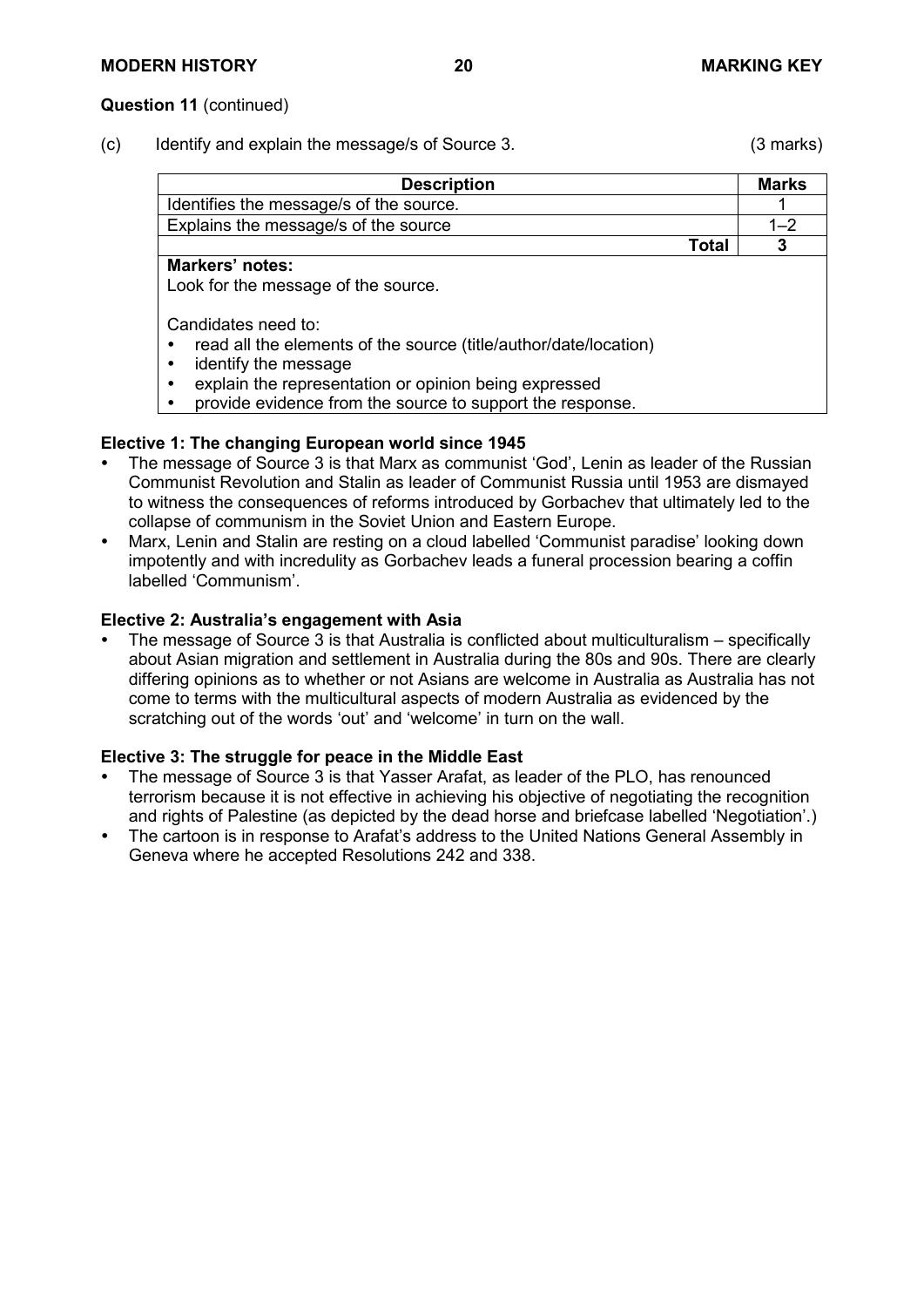(d) Identify how and discuss why Source 3 and Source 4 are contestable. (6 marks)

| <b>Description</b>                                                    |              | Marks   |
|-----------------------------------------------------------------------|--------------|---------|
| Identifies the element/s of contestability for Source 3 and Source 4. |              | $1 - 2$ |
| Discusses the reasons for the contestability of Source 3.             |              | $1 - 2$ |
| Discusses the reasons for the contestability of Source 4.             |              | $1 - 2$ |
|                                                                       | <b>Total</b> | 6       |

#### **Markers' notes:**

The concept of contestability requires a discussion of conflicting historical interpretations represented in source material, specifically why they are different and open to debate.

Candidates need to:

- demonstrate an understanding of what can make a source contestable, whether it provides a certain interpretation of events for which other interpretations exist; or whether the type of source provides an incomplete or suggestive picture which can be disputed
- identify in each source argument/s, biases or perspectives that can be disputed
- articulate the nature of that dispute by referring to alternative arguments or viewpoints on that aspect.

# **Elective 1: The changing European world since 1945**

- Source 3 is contestable as a biased American cartoon that ridicules the notion of a 'Communist paradise' and simplistically blames the 'death' of communism on the actions of Gorbachev, the leader of the funeral procession. This interpretation based on limited insights, the caricature provided to describe an undefined 'Communist paradise' and more importantly, the lack of information about Gorbachev's actions makes the source highly contestable. A less contestable assessment of the 'death' of communism would analyse Gorbachev's key policies including glasnost, perestroika and in foreign affairs and examine the reasons, context and consequences of these policies, rather than simplistically ridicule the concept of a 'communist paradise' and single-handedly 'blame' Gorbachev for the collapse of Communism.
- Source 4 is a secondary source written with the benefit of hindsight and not highly contestable. The historian's interpretation contends that Gorbachev always believed in the 'perfect communist state' but that it was ultimately the long term stifling of the freedom of expression and the rights of the individual that destroyed communism. He reflects a prowestern perspective by also noting the positive impact of 'the forces of global capitalism'. Source 4's main contestability is its limited explanatory information supporting this thesis. As a short summary, it does not adequately explain the communist practices 'corrupted' by Brezhnev and Stalin, fully describe 'Leninist principles' or provide detail supporting the statement that Gorbachev was 'attempting to save communism from itself'. Many contemporary historians do argue that Gorbachev did not intend to end communism however, in hindsight, it remains difficult to see how perestroika, glasnost and the ending of the Brezhnev Doctrine could have had other consequences.

# **Elective 2: Australia's engagement with Asia**

- Source 3 is contestable in regards to whether or not it truly represents how Australian people felt as a whole about Asian immigrants. It shows the conflicting viewpoints of supposedly the Australian people on whether or not they welcome Asians. The source simplifies the debate Australia had late in the 20th Century about immigration and the concept of multiculturalism in Australia.
- Source 4 is not highly contestable, in and of itself as a secondary source published much later than Source 1. It is an opinion piece however, and that does mean that it is a person's perspective or interpretation of events/information. It does not explain the basis of, or qualify how or where the writer gets the sense that 'most people recognise the benefits of multiculturalism'. The source reflects some pro-multiculturalism bias.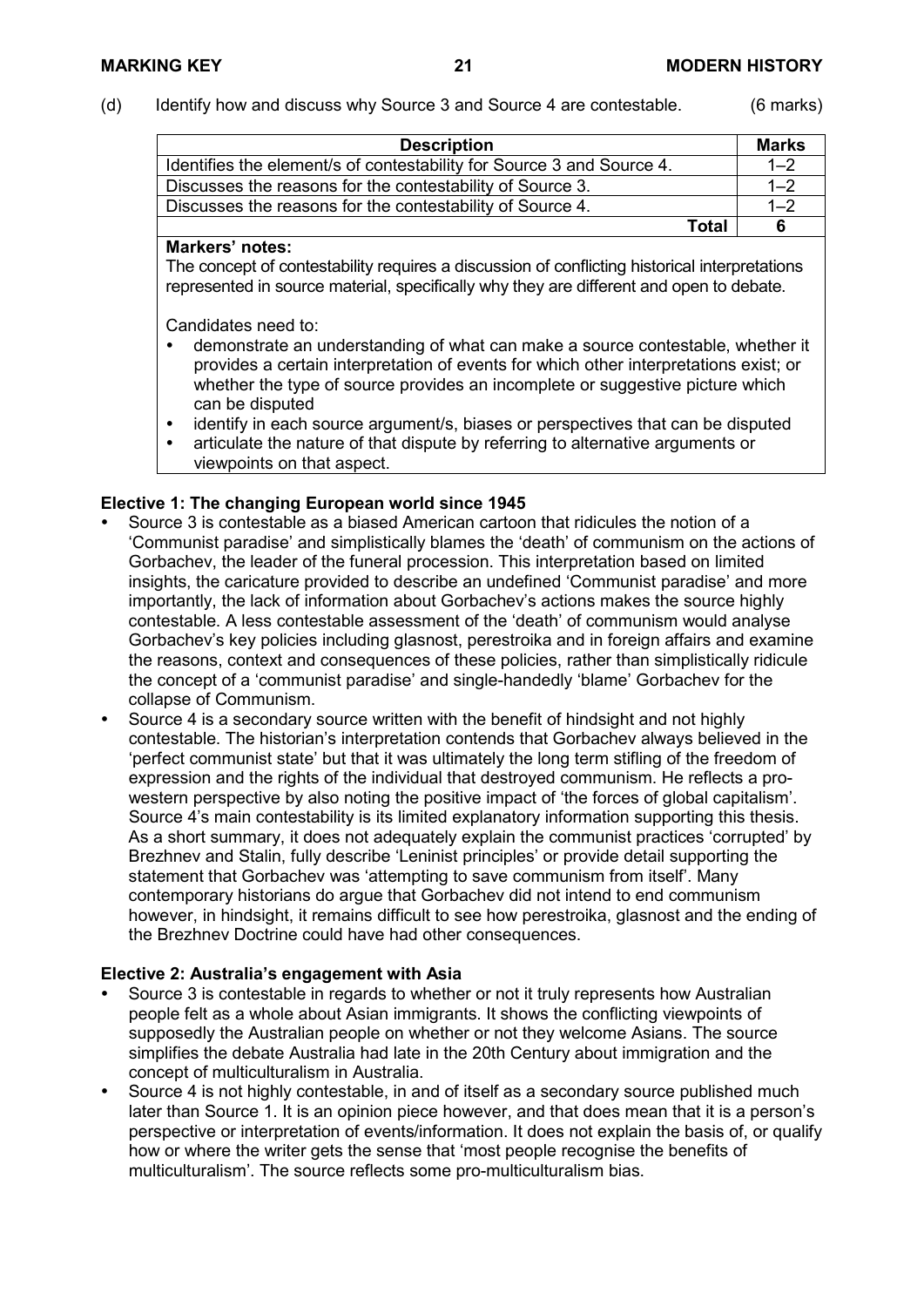# **MODERN HISTORY 22 MARKING KEY**

#### **Question 11** (continued)

 The two sources differ in that Source 3 suggests that the tension about multiculturalism is over in the dawn of the new century, whereas Source 4 highlights that there was significant debate on Asian migration to Australia at the end of the 20th Century – both points of view that can, and have been contested.

#### **Elective 3: The struggle for peace in the Middle East**

- Source 3 is contestable in regards to whether the PLO truly renounced terrorism and/or whether terrorism was an effective method to achieve the objectives of the PLO. It shows the cynicism of the West towards Arafat's statement to the UN.
- Source 4 is contestable in regards to its interpretation of what constitutes terrorism, whether the actions of the Israeli state can also be considered terrorism, whether Israeli terrorism was worse than that of the Palestinians and/or whether terrorism was effective in achieving its aims. The source reflects a pro-Palestinian bias in questioning the motives of Israeli terrorism post 1967.
- The two sources show contrasting interpretations and arguments of Palestinian terrorism that can be contested.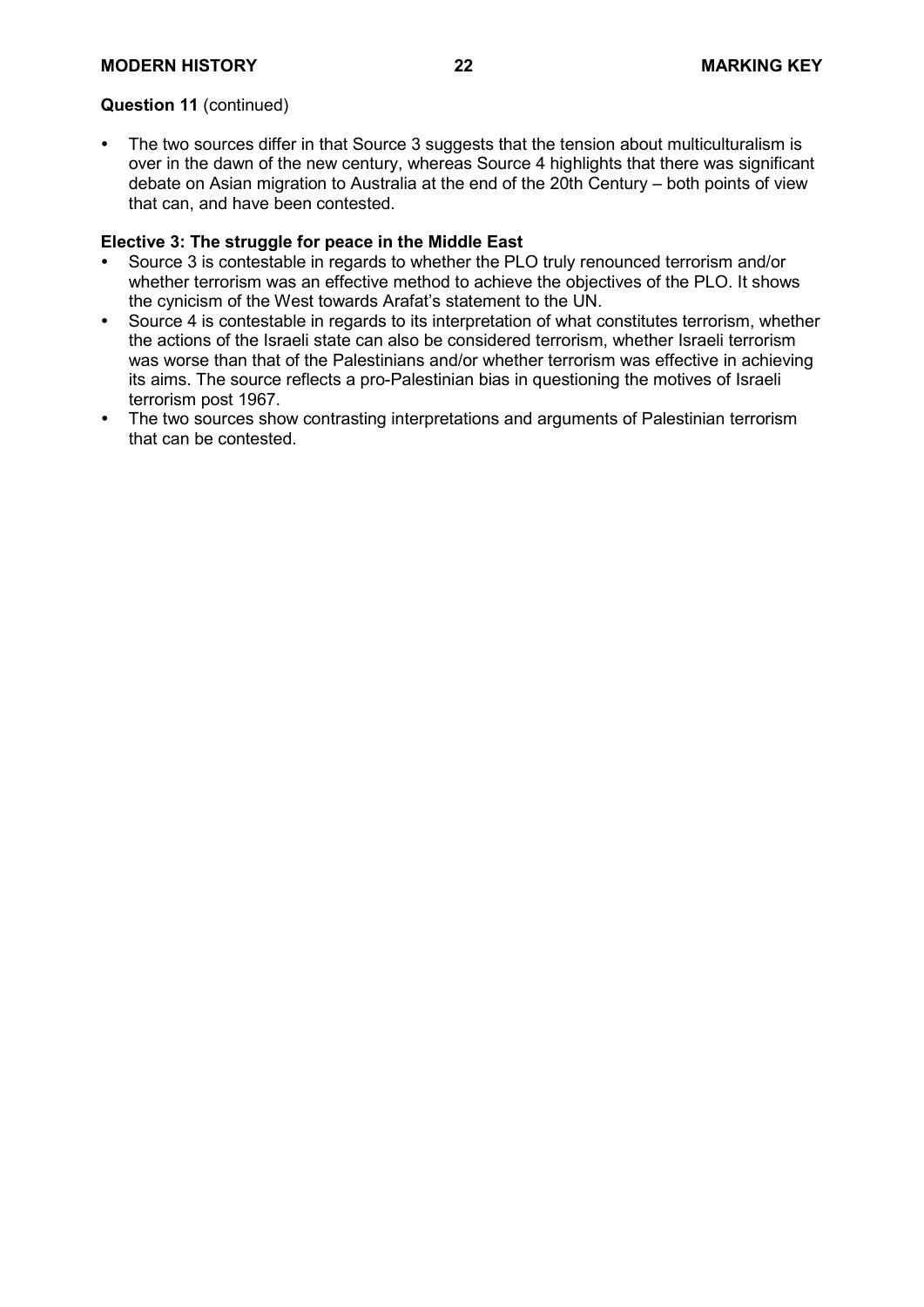(e) Using your knowledge of the whole period of study, evaluate the importance of the idea<br>identified for your elective, as represented in the **four** sources. (7 marks) identified for your elective, as represented in the **four** sources.

For elective 1: Communism For elective 2: Multiculturalism For elective 3: Terrorism

| <b>Description</b>                                                                         | <b>Marks</b> |
|--------------------------------------------------------------------------------------------|--------------|
| Placement of the idea with the themes/ideas/events of the broader                          |              |
| historical context of the time. Candidates should be able to demonstrate a                 | $1 - 3$      |
| breadth and depth of knowledge of the time period.                                         |              |
| Evaluation of the idea in relation to those of the broader historical context.             | $1 - 2$      |
| Compare and/or contrast what is in the sources with the other ideas of the<br>time period. | $1 - 2$      |
| Total                                                                                      |              |

# **Markers' notes:**

This question does not require reiteration of the messages in the sources. Evaluate the importance of the ideas in relation to how they are represented in the sources and how they relate to the other themes/ideas/events of the whole period. Candidates need to:

- evaluate the importance of what is shown in the sources by using evidence from the sources and the whole historical period
- refer to the long and/or short-term effects of the idea
- refer to elements of continuity and/or change evident in the idea<br>• demonstrate a depth and breadth of knowledge for the whole tim
- demonstrate a depth and breadth of knowledge for the whole time period.

#### **Elective 1: The changing European world since 1945**

- The idea of communism is fundamental to an understanding of the Cold War (1945–91) during this period of study.
- The Cold War can be seen as originating in the ideological conflict between communism and capitalism, with both the Soviet Union and the USA committed to the belief that their system was superior. In this view, the Cold War is believed to have developed out of a desire to ensure the evils of the alternative ideologies were not inflicted on the peoples of Europe after WWII. Historians debate the extent to which Cold War conflict was based on such ideological differences and some argue the Cold War was really a battle for supremacy between two superpowers pursuing their own geo-political self-interests; with ideology merely a tool to attack the opposing side.
- Candidates should refer to the sources and provide examples from their own knowledge to evaluate the extent to which communism as an idea was the source of Cold War conflict. They should recognise that once Gorbachev 'attempted to save communism' by reforming the one party system and modifying the centrally planned economic system, communism collapsed and the Cold War ended.
- Candidates may argue that other ideas such as nationalism and re-integration had greater importance towards the end of the period of study.

#### **Elective 2: Australia's engagement with Asia**

- Multiculturalism or more specifically the evolution from White Australia Policy to multiculturalism throughout the time period is very significant. It had political social and economic ramifications for Australia – changing Australia irrevocably.
- Candidates should refer to the sources and provide examples from their own knowledge to evaluate the extent to which multiculturalism as an idea was important. They should recognise that Australia's engagement with Asia changed significantly throughout the time period and this caused social, political and economic change.
- Some candidates may state that other ideas of the time were more important throughout the time period, and should be expected to say how those ideas were more important/significant than multiculturalism had with such large scale lasting change.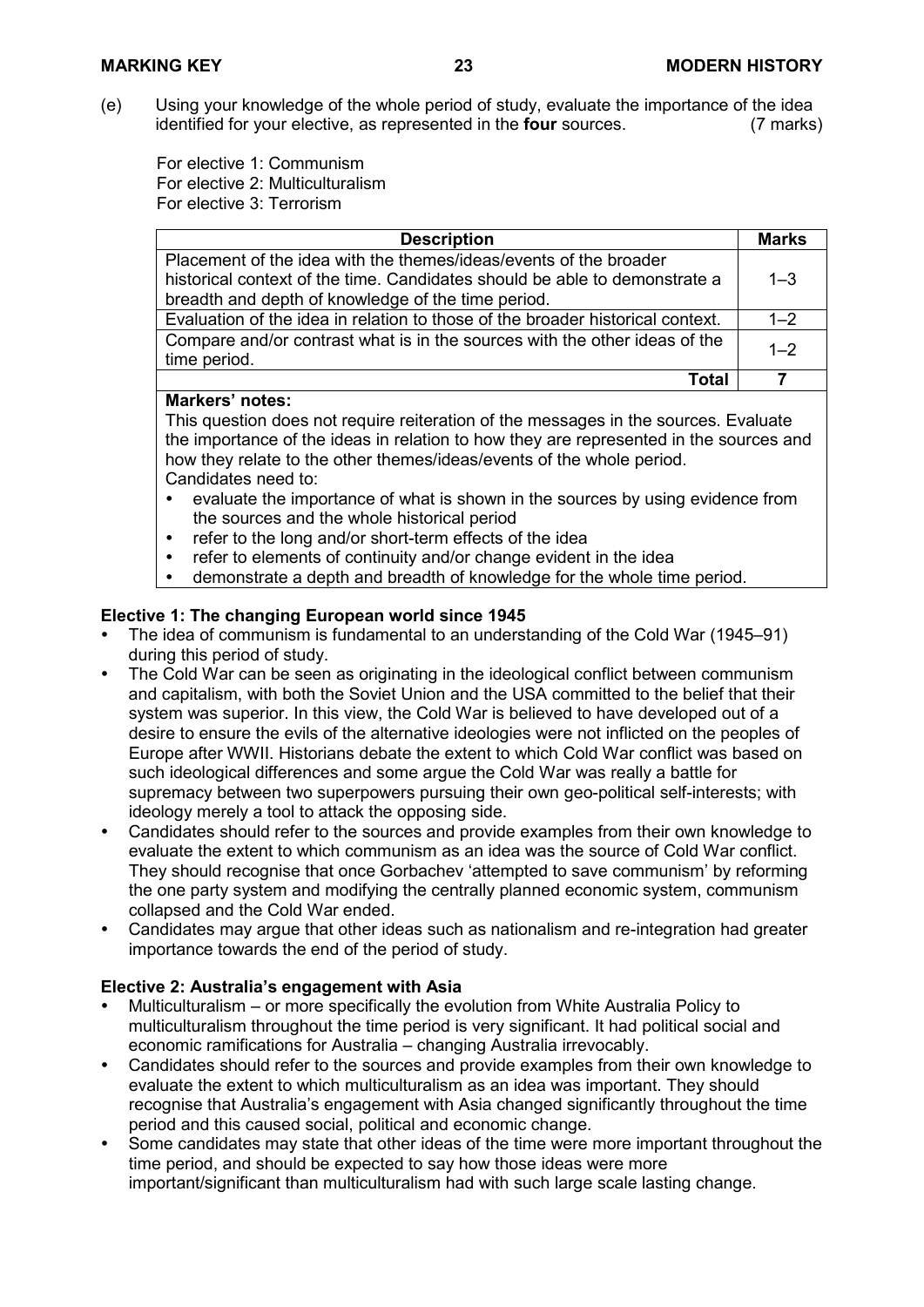# **Question 11** (continued)

# **Elective 3: The struggle for peace in the Middle East**

- Terrorism is evident throughout the time period but more associated with the Israeli Palestinian conflict. Initially targeting the British in Palestine, then between peoples in the Middle East, it did not have as large an impact on the rest of the world compared to the Suez Canal and oil crisis.
- By the 1970s terrorist acts were being conducted by groups sympathetic to causes within the Middle East across the northern hemisphere such as at the Munich Olympic Games; and hijacking planes, so its significance in the international community may be greater at this time.
- Candidates may comment on whether terrorism was successful in achieving its aims.
- Candidates may argue that the definition of terrorism is contestable and may also apply to actions of Israel (as per Source 4) hence terrorism continued after the PLO renounced it, but from the Israeli side.
- Candidates may debate that other ideas such as imperialism, Zionism, nationalism had more of an impact within the region, for example the conflicts involving Israel and other nations, or the Gulf Wars or the Intifada. They may argue that terrorism is not an idea but the mechanism to achieve ideas of Zionism, nationalism.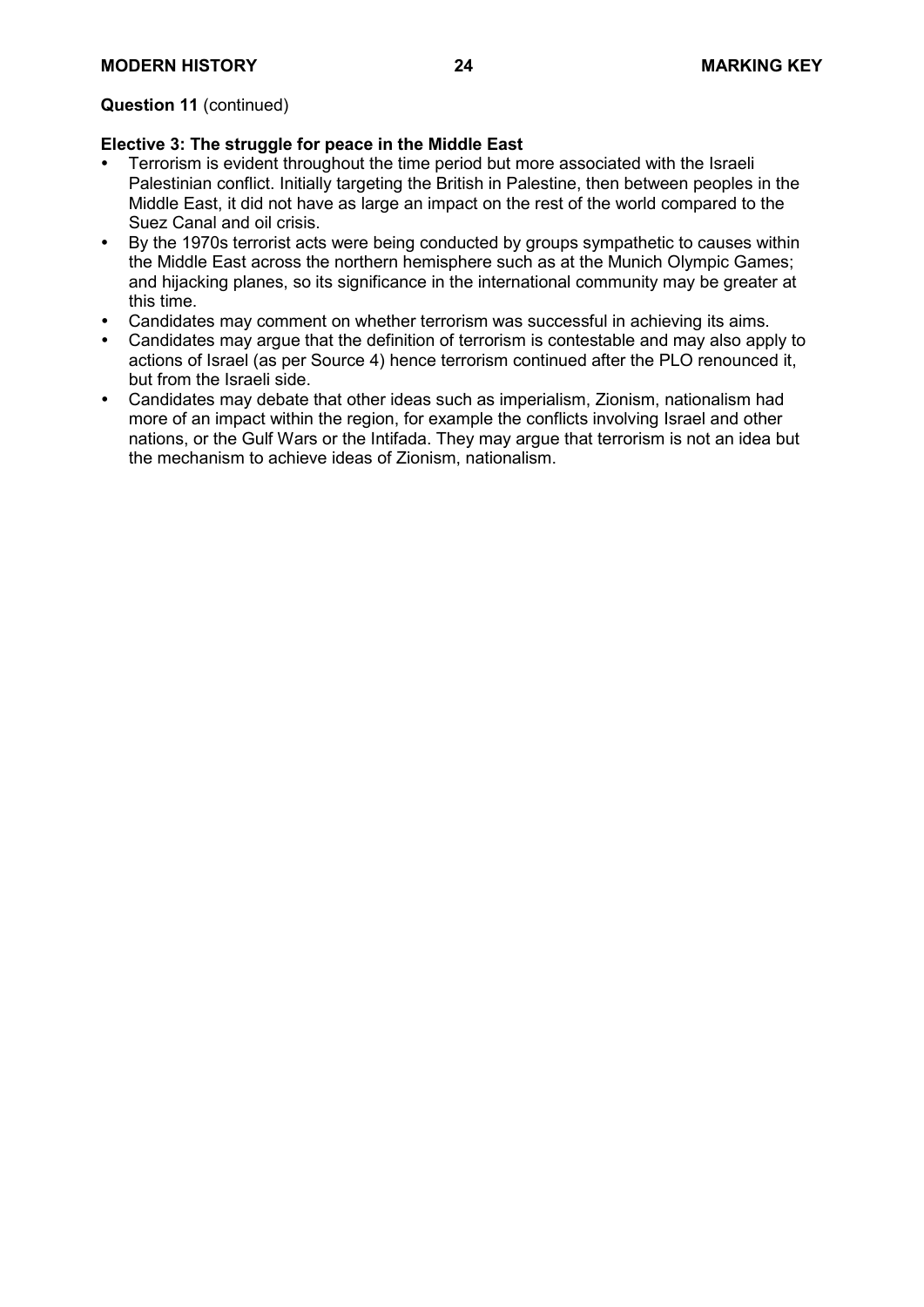# **Section Four: Essay–Unit 4 25% (25 Marks)**

The marking guide below must be used for **Questions 12–20**. Markers notes for each question follow the marking guide. These notes are not exhaustive or prescriptive.

| Guide to marking essay responses                                                                          | <b>Marks</b>     |
|-----------------------------------------------------------------------------------------------------------|------------------|
| Thesis introductory paragraph                                                                             |                  |
| Introductory paragraph clearly related to the area/topic of the question, containing understanding of     |                  |
| focus and key terms of the question, which gives a clear sense of the direction of the essay.             | 3                |
| Introductory paragraph contains a few sentences outlining the theme of the essay and including a          | $\overline{2}$   |
| simple proposition.                                                                                       |                  |
| The paragraph gives a general indication that the topic is understood and includes a simple proposition.  |                  |
| The opening paragraph has a sentence or two outlining the 'who' or 'what; to be discussed in the essay.   | 1                |
| No evidence of this criterion.                                                                            | $\mathbf{0}$     |
| <b>Subtotal</b>                                                                                           | 3                |
| <b>Synthesised narrative</b>                                                                              |                  |
| Demonstrates an understanding of the inter-relationship between events, people and ideas, and             |                  |
| continuity and change.                                                                                    | 4                |
| Demonstrates an understanding of the narrative, for example that there are relationships between          |                  |
| events, people and ideas, and/or continuity and change.                                                   | 3                |
| A mainly chronological narrative with some content about, for example, events, people and ideas,          |                  |
| and/or continuity and change.                                                                             | $\overline{2}$   |
| A simple narrative, not always showing an understanding of the correct chronology and with minimal        |                  |
| reference to events, people and ideas.                                                                    | 1                |
| No evidence of this criterion.                                                                            | 0                |
| <b>Subtotal</b>                                                                                           | 4                |
| <b>Argument</b>                                                                                           |                  |
| Develops a sustained and sophisticated argument which shows a depth of analysis throughout the            |                  |
| essay which is analytical, logical and coherent.                                                          | $5 - 6$          |
| Develops an argument which is analytical, logical and coherent and shows an understanding of the          |                  |
| inter-connectedness of the narrative.                                                                     | 4                |
| Written with a sense of argument using some appropriate language of history.                              | 3                |
| The response contains a number of generalisations and statements that lack supporting evidence.           | $\overline{2}$   |
| Disjointed discussion/argument suggests little understanding of the topic and/or historic analysis of     |                  |
| changing circumstance or continuity and change.                                                           | 1                |
| No evidence of this criterion.                                                                            | 0                |
| <b>Subtotal</b>                                                                                           | 6                |
| <b>Supporting evidence</b>                                                                                |                  |
| Detailed, accurate and relevant evidence used in a manner that assists analysis and evaluation. In        |                  |
| responding to an essay instruction of debate or evaluate that proposition, historical evidence is used to |                  |
| argue for and against a view/proposition. Uses and cites accurately modern sources to develop or          | $7 - 9$          |
| strengthen arguments.                                                                                     |                  |
| Mainly accurate and relevant evidence throughout the essay. If quotations, sources, statistics are used   |                  |
| as supporting evidence, they are cited in some coherent fashion.                                          | $5 - 6$          |
| Some relevant and accurate evidence is provided.                                                          | $3 - 4$          |
| Limited evidence is provided that is sometimes inaccurate or irrelevant.                                  | $\overline{2}$   |
| Very limited evidence is provided or is often irrelevant or inaccurate.                                   |                  |
| No evidence of this criterion.                                                                            | $\mathbf 0$      |
| <b>Subtotal</b>                                                                                           | $\boldsymbol{9}$ |
| <b>Conclusion</b>                                                                                         |                  |
| Draws the essay's argument or point of view together.                                                     | 3                |
| Summarises the essay's point of view.                                                                     | 2                |
| Is based on the essay's general focus. Is very superficial, or vaguely summarises with use of clichés     |                  |
| such as 'In conclusion ' or one that just repeats the proposition stated in the introduction.             | 1                |
| Little to no attempt at providing a conclusion.                                                           | 0                |
| <b>Subtotal</b>                                                                                           | 3                |
| <b>Total</b>                                                                                              | 25               |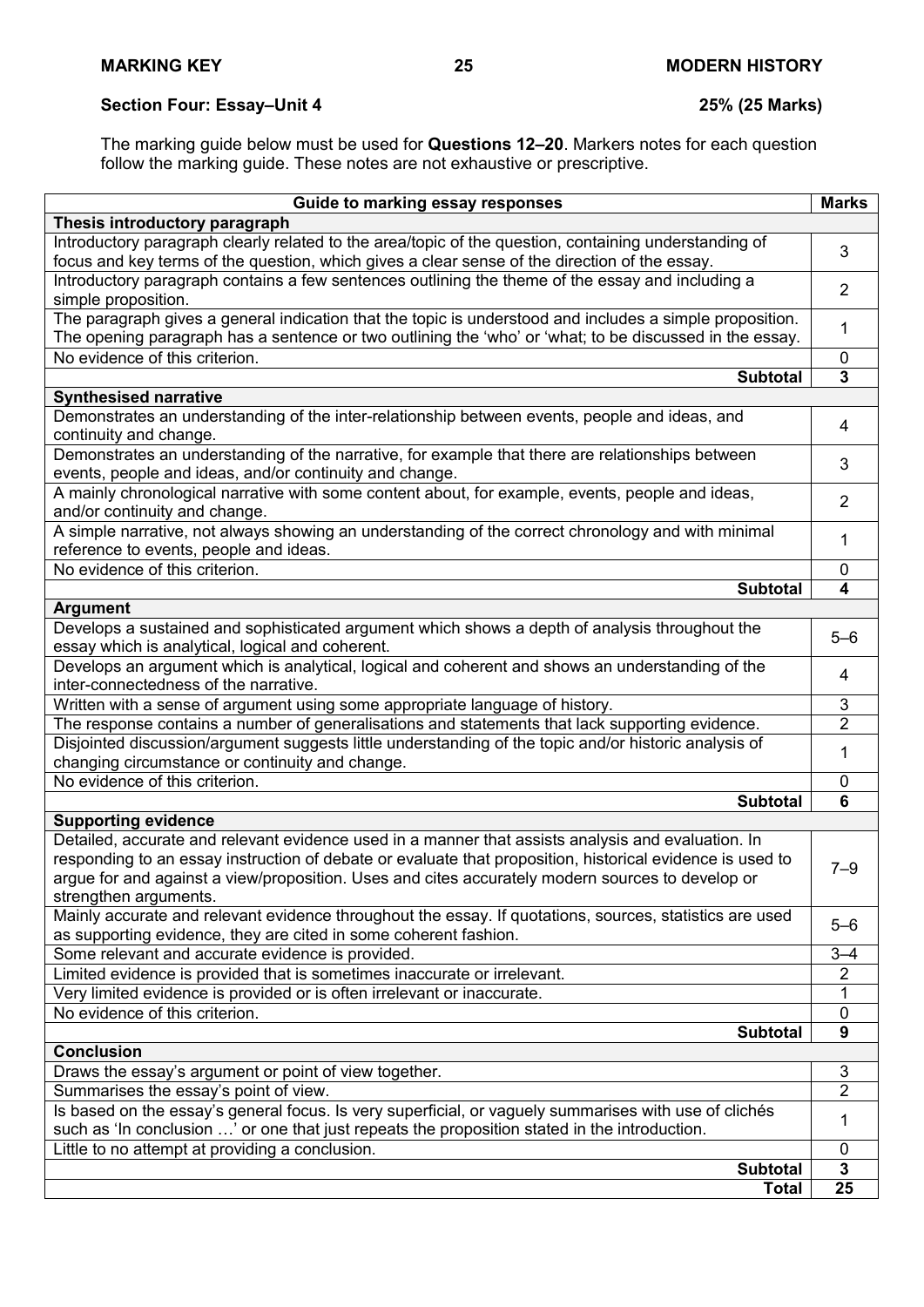# **Elective 1: The changing European world since 1945**

# **Question 12 (25 marks)**

Analyse the reasons for, and the consequences of, either the reunification of Germany **or** the break-up of Yugoslavia.

# **Reunification of Germany**

Candidates should analyse both the reasons for and consequences of reunification but should not be penalised for analysing one more than the other. It is likely that candidates will analyse reasons in greater detail than consequences. A narrative account of the collapse of the Berlin Wall should not receive high marks but an analysis of the reasons why it fell could be included.

Candidates may provide some of the following as reasons for German reunification:

- Internal decay/pace with which communism collapsed in the Soviet Union and Eastern Europe, Honecker's unpopularity and economic problems in East Germany.
- Fall of the Berlin Wall, October 1989.
- Gorbachev's support meeting between Kohl and Gorbachev July 1990
- International support Two Plus Four negotiations resulted in the 'Treaty on the Final Settlement with Respect to Germany'.

Candidates may provide some of the following as consequences of German reunification:

- Economic differences between East and West Germany at the time of reunification East Germany significantly smaller, more agricultural and poorer with a population of 16 million compared with West Germany's population of 63 million resulting in on-going economic problems for policy makers in a united Germany and the East German economy needing huge injections of capital.
- Rapid change in the east as the capitalist political, economic and legal systems of the west were transferred in their entirety and the communist systems of the east were dismantled. High unemployment in the east as a consequence of this transition.
- Enormous on going monetary cost of reunification including significant welfare 'solidarity tax' to support the poorer eastern states. Also a massive influx of refugees from former eastern European countries prompting the resurgence of some racist, neo-Nazi groups.
- Re-unified Germany internationally military role in NATO with Germany becoming the dominant economic power in Europe and the EU.

# **Break-up of Yugoslavia**

Candidates are likely to analyse the reasons for the break-up of Yugoslavia by discussing how and why conflicts occurred in the former republics. Markers should not expect all conflicts of the period 1991 to 1999 to be discussed. Stronger candidates may analyse the extent to which the break-up reflected the re-surfacing of historical animosities compared with arguments stressing the importance of the actions of leaders such as Milosevic and Karadzic and/or the role of the communist dictatorship post WW2 in the development of a single Yugoslav identity and the 'holding together' of the republics.

Candidates may provide some of the following as reasons for the break-up of Yugoslavia:

- Pre 1991 context Yugoslavia made up of the republics of Bosnia-Herzegovina, Croatia, Kosovo, Macedonia, Montenegro, Serbia, Slovenia and Vojvodina containing a mix of national groups, including Serbs, Croats, Bosnian Muslims, Albanians and Slovenes and religions based on Catholicism, Orthodoxy and Islam.
- Prior to Tito's death in 1980 nationalism within the confederation contained by authoritarian, communist ideology backed, up by the Soviet threat to 'restore' order if there was civil disorder.
- The collapse of communism in the Soviet Union and across Eastern Europe.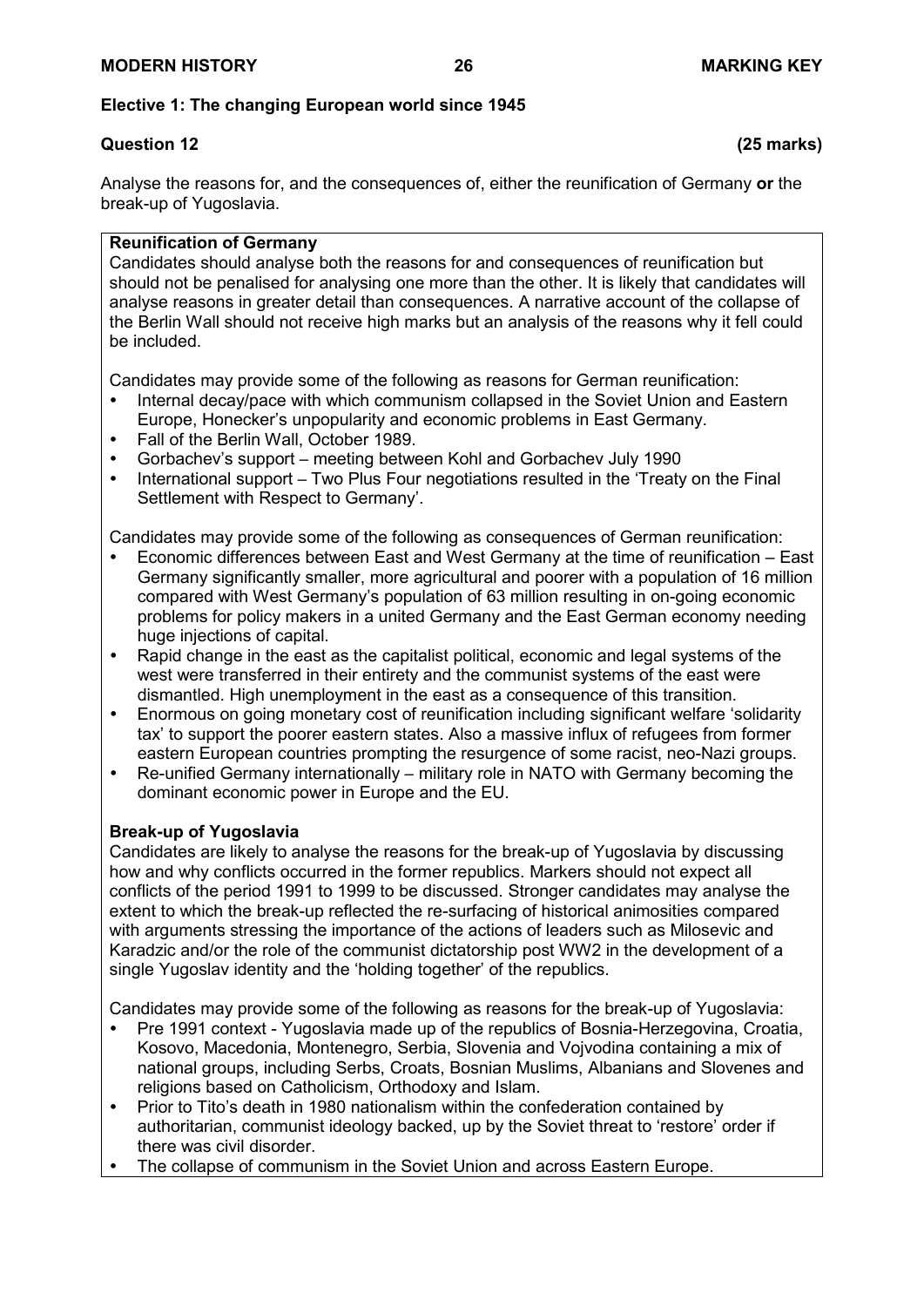Key conflicts resulting in the break-up of Yugoslavia:

- Slovenian and Croatian calls for independence triggering civil war with Serbia as Serbian minorities in Croatia were determined to maintain links with Serbia. Brutal war with Serb 'ethnic cleansing' resulting in hundreds of thousands of refugees and the placement of UN troops in Croatia, with this conflict ending in 1995.
- Conflict rapidly spreading into Bosnia-Herzegovina which also declared independence in 1992. Serbia continued to emphatically reject the idea of an independent Bosnian state and Bosnian Serb nationalist leader, Radovan Karadzic threatening bloodshed if Bosnia's Muslims and Croats broke away.
- Complex multi ethnic, nationalist conflict in Bosnia 1992–1995. Srebrenica massacre July 1995, UN and EC negotiations, NATO airstrikes, Dayton Agreement.
- Slobodan Milosevic remained in charge of Serbia and turned his attention to Kosovo. Conflict when the Kosovo Liberation Army attacked Serbs and Milosevic massacred local civilians. By August 1998 thousands of Albanians had fled as refugees taking with them accounts of killings, atrocities and forced expulsion at the hands of Serb forces. NATO air-strikes in March 1999 forced a Serb withdrawal from Kosovo and a June 1999 peace agreement.
- Relations between Serbia and Montenegro deteriorated.

Consequences of the break-up of Yugoslavia:

- By 2000 Yugoslavia had disappeared from the map of Europe to be replaced by a looser union called Serbia and Montenegro.
- The break-up of Yugoslavia was one of the cruellest civil wars of the post war world as each state and leader attempted to achieve their own ethnic and political agendas. It is estimated that more than 100,000 people died in the conflicts. Contemporary historical sources will have different perspectives on who was responsible for the conflicts.

The Yugoslav conflicts revealed the limitations of the EU as an organisation capable of responding quickly and effectively to the crises. The UN also struggled to end the conflict and ultimately it was NATO largely under US direction that was able to secure peace.

# **Question 13 (25 marks)**

Evaluate the role and significance of an American political leader during the Cold War.

# **Markers' notes:**

Candidates can choose to evaluate the role and significance of ONE of the nine American presidents of the Cold War period: Truman 1945 to 1953, Eisenhower 1953 to 1961, Kennedy 1961 to 1963, Johnson 1963 to 1969, Nixon 1969 to 1974, Ford 1974 to 1977, Carter 1977 to 1981, Reagan 1981 to 1989 or Bush (snr) 1989 to 1993.

They must then evaluate multiple aspects of their chosen president's leadership and assess the significance his actions and policies had on increasing and/or decreasing Cold War tension. Higher marks should be awarded to candidates who evaluate the significance of their chosen president's actions and policies as a Cold War leader than to those who focus on narrative detail of the chosen president's time period.

Markers should expect a wide variety of answers for this question but depending on the president chosen could expect some evaluation of containment policies, détente, the arms race, the threat of nuclear war and impact on the ending of the Cold War.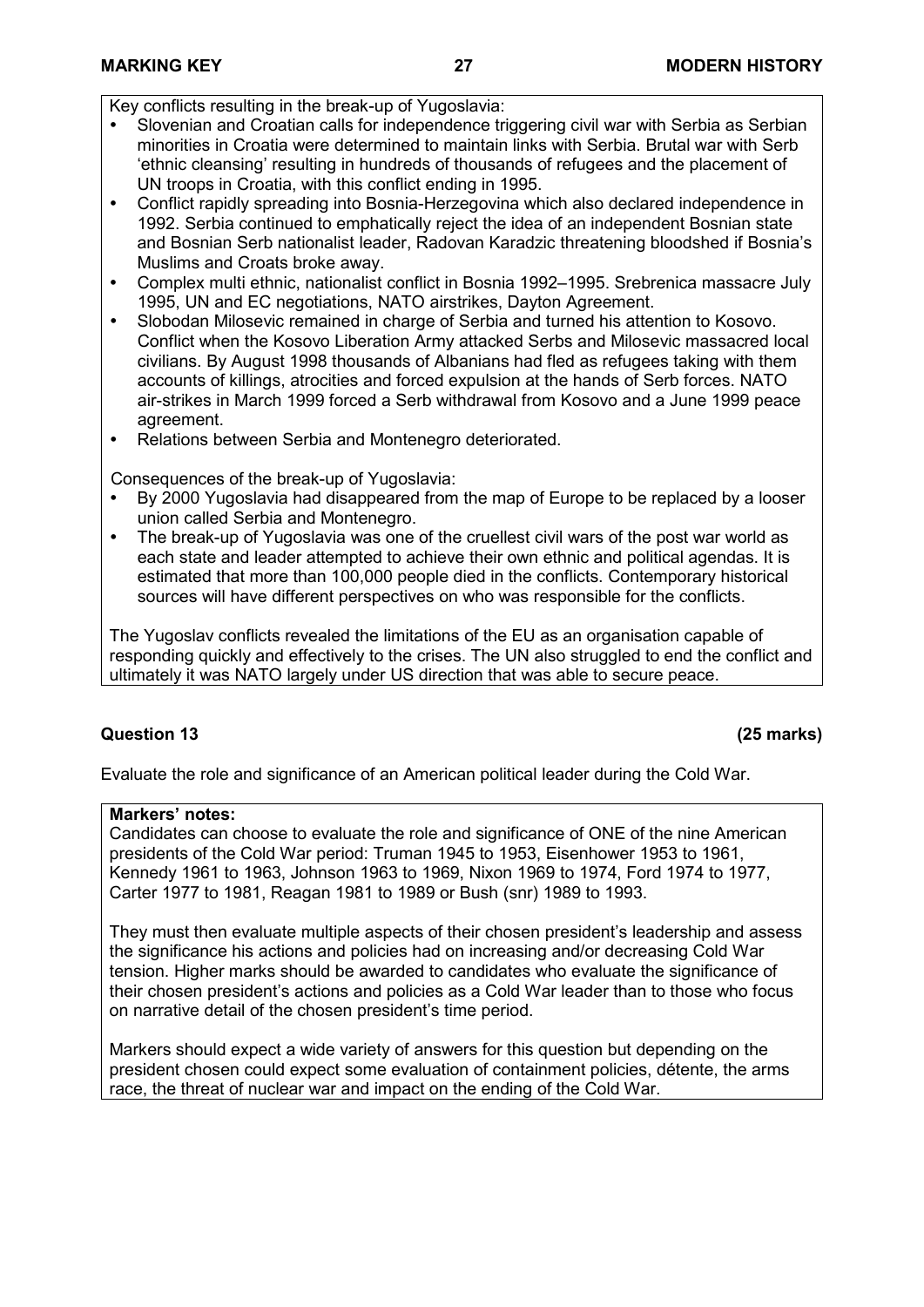# **Question 14 (25 marks)**

Examine the development of European governance from the 1950s to 2001.

### **Markers' notes:**

Candidates should examine European governance in the Cold War period as a process of integration involving some western European nations seeing the need to work together for the purposes of maintaining peace, ensuring West German integration into western institutions and as an attempt to combat US influence in Europe. Candidates should also examine European governance in the decade after the collapse of communism and examine the extension of the EU and the re-integration of eastern bloc countries. Higher marks should be awarded to candidates who examine issues with European governance (integration and re-integration) rather than those who provide a narrative account.

Candidates may discuss some of the following points during the Cold War:

- Schuman Declaration 1950 and European Coal and Steel Community 1952 France, West Germany, Italy, Belgium, Luxembourg and the Netherlands. Never a powerful organisation but of psychological significance as it marks the beginnings of the idea of European integration and coordinated governance.
- Treaties of Rome 1957 led to the creation of the European Economic Community or 'common market' in 1958 – enabling the free movement of goods and services.
- Expansion of EEC 1973 Denmark, Ireland and UK joined.

Candidates may discuss some of the following points after the end of the Cold War:

- European Agreements in 1992 to begin the process of enlarging the EU by admitting former eastern bloc communist states - aimed at contributing to stability in Europe and to the economic growth of the former communist states.
- Maastricht Treaty specified an agenda for a common currency, unified foreign and security policy and common citizenship rights through cooperation in immigration, asylum and judicial affairs. Created the EU in 1993.
- Eurozone 1999 EU member states that have adopted the euro.
- Agenda 2000 addressed concerns on the issue of European identity and the development of a common sense of purpose among increasingly heterogenous member states. Challenges continue as nationalism often remains a significant force and with new countries the ethnic and cultural diversity of the EU is increased.
- EU objectives seek to align foreign policies, legal systems and domestic affairs.
- European governance has expanded beyond economics and can now be seen as a factor in the growth of 'Euroscepticism' and the idea that governments are often more in favour of such integration than ordinary people.
- Huge growth in EU bureaucracy with the associated criticism that decisions are often made by unelected and unrepresentative bureaucrats.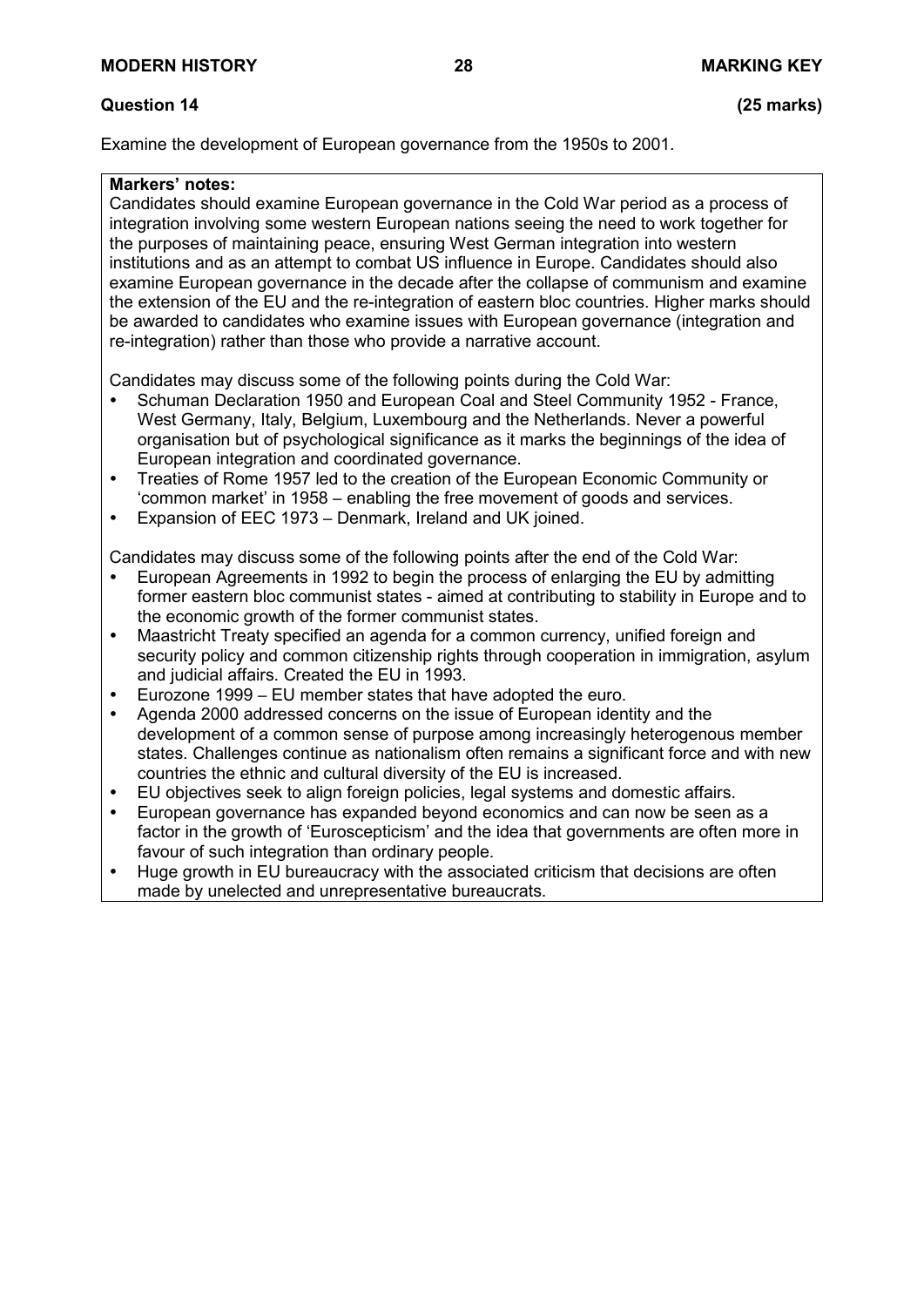# **Elective 2: Australia's engagement with Asia**

# **Question 15 (25 marks)**

Analyse the reasons for, and the consequences of, Australia's involvement in either the Korean War **or** the Vietnam War.

# **Markers' notes:**

Higher marks need to be given to candidates who answer the specific question and do not simply give a narrative of the conflict. It is likely that candidates will choose to focus on the Vietnam War.

# Korean War:

Reasons for: The Australian Government supported UN intervention based on communist North Korea allegedly invading South Korea. The Government was very keen to ensure that the communist threat did not make its way through Asia to strike Australian shores. Consequences: 339 Australian died; the war was considered a police action so soldiers were not considered to be eligible for service medals. A positive was that the ANZUS treaty was signed – leading to stronger ties and security for Australia. It did lay the ground work/justification for becoming involved in later conflicts under the guise of keeping communism at bay.

For copyright reasons this text cannot be reproduced in the online version of this document, but may be viewed at http://www.markedbyteachers.com/as-and-a-level/history/explain-how-the-vietnam-waraffected-australian-society-and-or-its-relationships-with-the-rest-of-the-world-in-both-the-time-p.html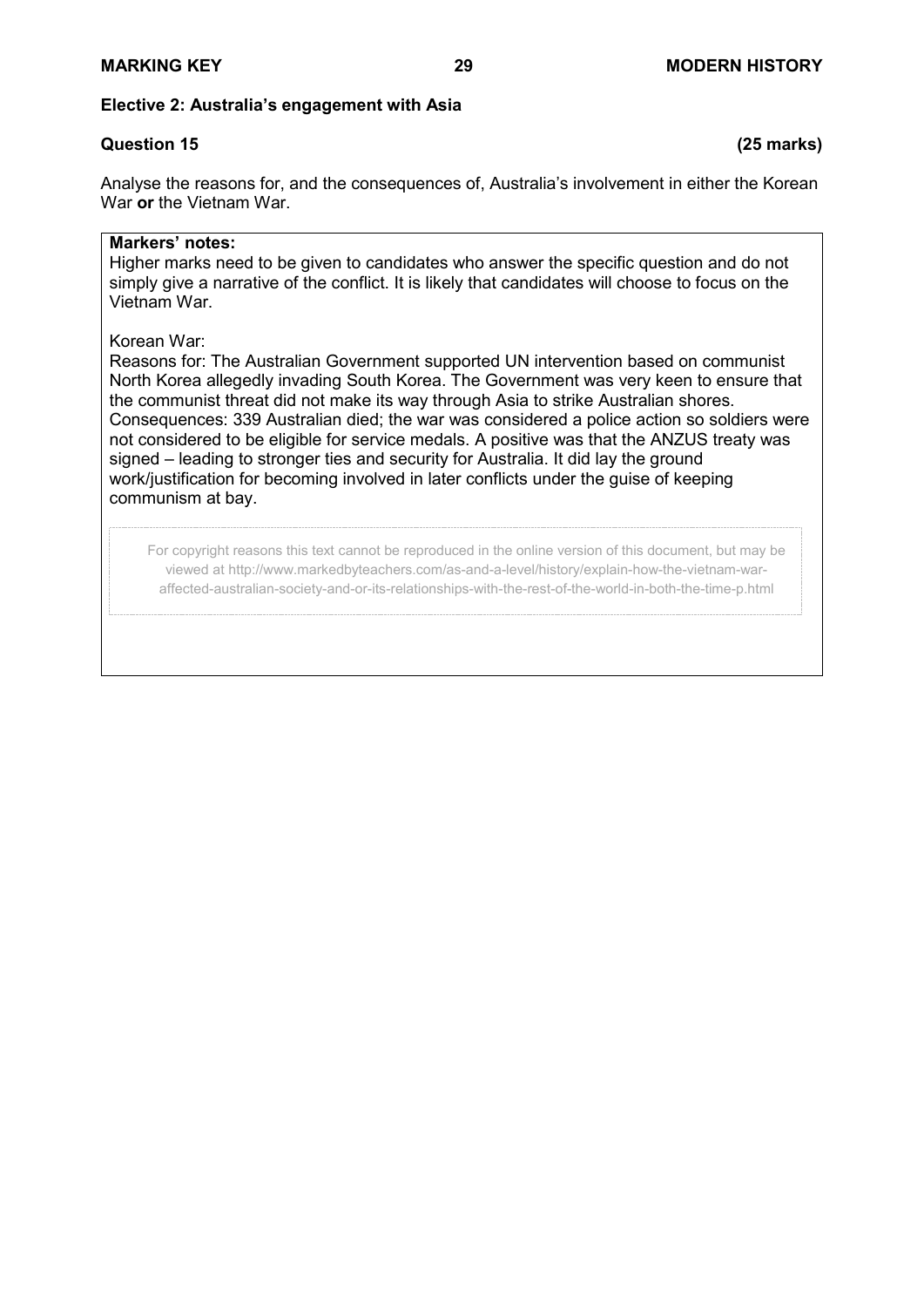Evaluate the role and significance of an Australian Prime Minister in ensuring that Australia focused on the concept of powerful friends and regional security.

# **Markers' notes:**

Candidates could choose any number of Australian Prime Ministers for this question, but should choose only one. They need to clearly articulate the Prime Minister's role in ensuring Australia had powerful friends and how that helped Australia with its regional security.

Most Candidates will in all likelihood choose Menzies and potentially the signing of the ANZUS treaty to highlight Australia's strategy of ensuring powerful friends, by aligning with the USA, and by ensuring regional security through strength in numbers and armaments that resulted. This was a policy known as forward defence. In order to score more highly, candidates need to at least acknowledge that this policy had its down side (involvement in further military conflicts in Malaya, Korea and Vietnam.)

Some candidates may choose Whitlam and his slightly more realistic policy of defence that saw a reduced reliance on powerful friends, and ensured that Australia could look after its own regional security through alliances and partnerships within the Asia Pacific region. In particular, candidates may discuss the significance of recognising communist China for the first time.

# **Question 17 (25 marks)**

Examine the changing nature and importance of Australia's trade with Asia.

#### **Markers' notes:**

Candidates are likely to take a more chronological approach to this question, exploring how and why Australia traded with Asia – post WWII (less with Japan still Europe centric) through to the turn of the century with a significant resource boom and trade with China and Japan in particular, and less importance on European trade. Britain's trade with Australia has declined since the 1960s. Britain now ranks sixth behind Australia's top five trading partners. Australia's current trade and economic policies are based on trading links with Asia-Pacific countries and regions, such as Japan, Korea, China and South-East Asia, leading to Australia joining APEC, for example.

Candidates need to examine the significance of those trade patterns – through a political and social, as well as an economic lens.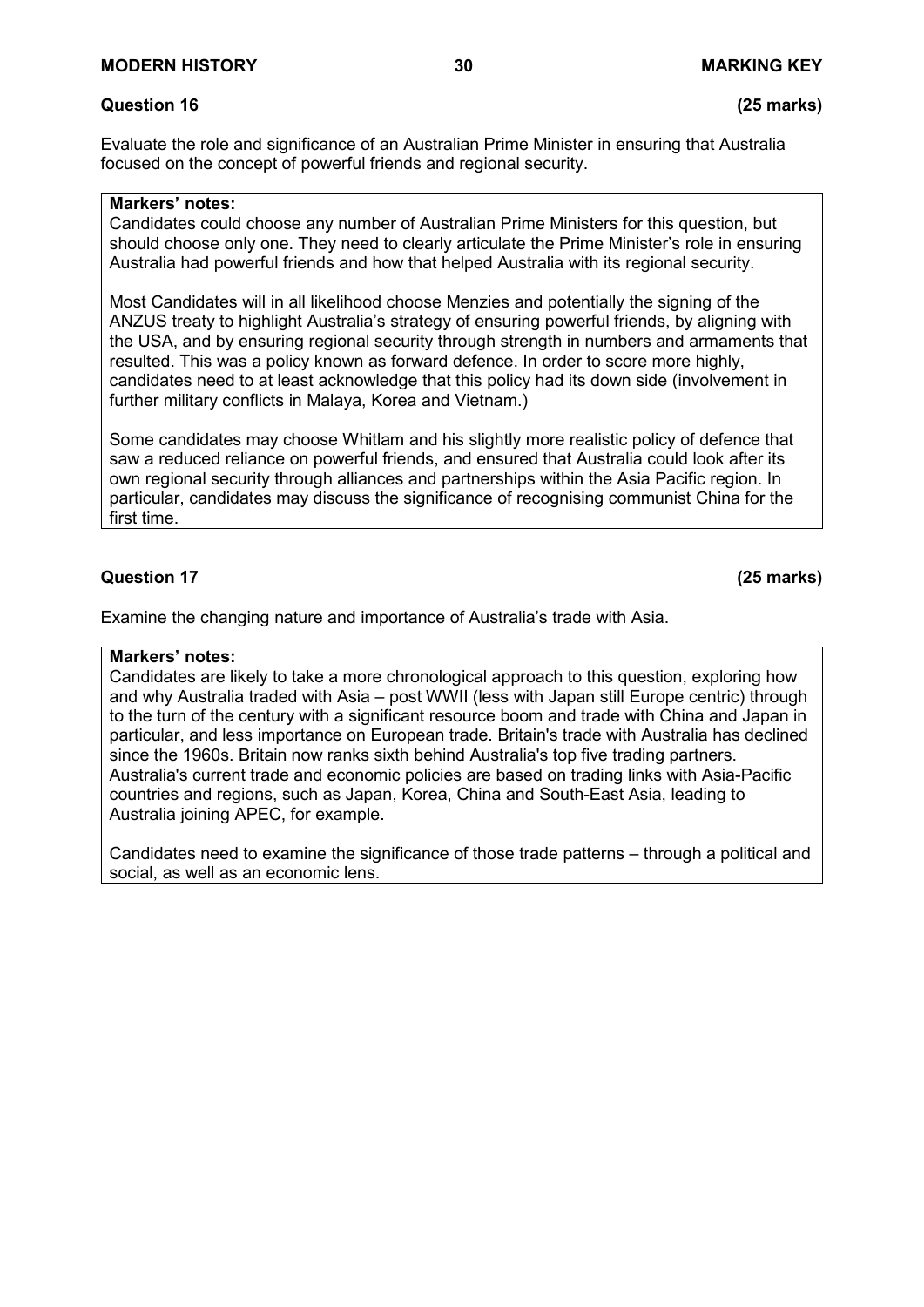# **Elective 3: The struggle for peace in the Middle East**

# **Question 18 (25 marks)**

Analyse the reasons for, and the consequences of, either the Lebanese Civil War **or** the First Gulf War.

### **Markers' notes:**

The Lebanese Civil War was a protracted conflict and higher marks should be awarded for discussion of both the short and longer term consequences: Causes:

- Lebanon's population in the 1950s and 60s predominately Christian; the political system reflects this.
- Creation of Israel displaces Palestinians who live as refugees in Lebanon. Changes to the demography of Lebanon are not reflected in political system.
- PLO's expulsion from Jordan leads them to establish a base within southern Lebanon.
- Lebanese Front and Lebanese forces dominated by the Phalange party supported by Syria.
- Consequences:
- Destruction of Beirut, death toll of civilians, military forces from Lebanon, PLO, Syria, Israel etc., displacement of civilians.
- Sabra and Shatilla Massacres tarnish Israel's reputation.
- Formation of Hezbollah had ongoing consequences.
- Failed Camp David talks diminishes Arafat's reputation, PLO decamp to Tunisia.

The First Gulf War (1990–1991) was brief and higher marks should be awarded to those candidates who discuss the consequences, though they need to be mindful of the end date of the unit; 2001.

Causes:

- Kuwait and Iraq share a border and Iraq considered Kuwait to be part of their sphere of influence. Both countries are significant oil producers.
- Iraq heavily in debt due to its protracted war with Iran, one of its key creditors was Kuwait.

 Saddam Hussein launches a surprise attack on Kuwait and annexes the country. Consequences:

- US President George Bush and the 'grand coalition' initiate Operation Desert Storm.
- Short war, Kuwait liberated but Saddam Hussein allowed to stay in power.
- PLO suffers loss of funds from Iraq at a time when Israel is supressing the intifada thus having detrimental effect on the Palestinian economy
- US influence in the region grows, however it could be argued that it is more a result of the collapse of the Soviet Union.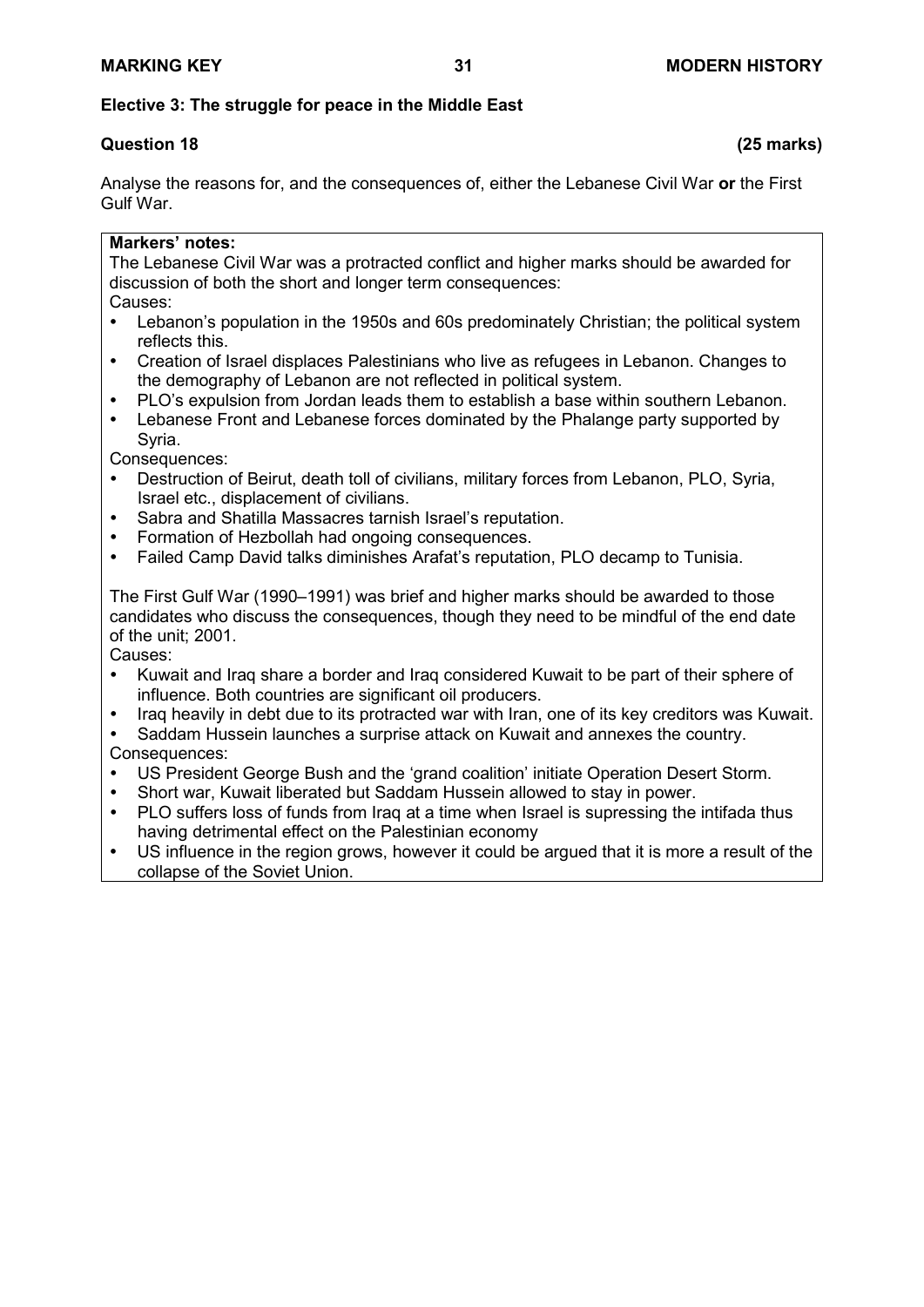# **Question 19 (25 marks)**

Evaluate the role of the United Nations in its attempts to settle conflicts between Arabs and Israelis.

# **Markers' notes:**

Candidates may begin with observing that the UN contributed to the conflict in the creation of UNSCOP and also the state of Israel via UNGA Resolution 181 in November 1947 – division of Palestine into two regions.

- UNGA Resolution 194 (1948) allowing for the return of, and compensation to, Palestinian refugees is largely ineffective as Israel ignores it.
- UNRWA attempts to alleviate the situation for Palestinian refugees.
- Palestinian refugees in surrounding countries create issues internally and also with Israel, creation of the PLO.
- Resolutions of UN Security Council were largely ineffective and ignored by Israel.
- UNSC Resolution 242 (1967) highly ambiguous document for occupied territories territory cannot be acquired through conquest but also states have a right to safeguard borders.
- UNSC Resolution 338 (1973) puts an end to the 1973/Yom Kippur/Ramadan War and calls for the implementation of Resolution 242.
- UNSC Resolution 446 (1979) building and existence of Israeli settlements in West Bank, East Jerusalem, Golan Heights a violation of international law but largely ineffective. By 2000 there are over 400000 Israeli settlers in occupied territory.
- 1988 Yasser Arafat addresses UNGA, PLO accepts of Resolutions 242 and 338.

Candidates may acknowledge that all 'workable' agreements between Israel and Palestinians have come via the intervention of the US i.e. Camp David agreements rather than the UN.

# **Question 20 (25 marks)**

Examine the nature and consequences of the Palestinian reactions to Israel from the 1960s.

#### **Markers' notes:**

Candidates may take either a chronological approach or group by types of reaction; Palestinians dispersed by UNGA 181, PLO formed in 1964 and conducts raids in Israel but ultimately it is Israel's actions in 1967 and its occupation of the West Bank, Gaza Strip and East Jerusalem that galvanise Palestinians into unified and often radical action, Israel's victory in 1967 increases the number of Palestinians under its control.

- Yasser Arafat elected as leader of PLO (1969).
- Terrorism such as Black September at the Munich Olympic Games either international recognition or condemnation.
- Arafat's bid for legitimacy and international recognition via UN General Assembly (1974).
- Israel's continued settlement of occupied areas and increased military presence during the 1980s sees conditions for Palestinians in camps deteriorate, increases discontent.
- First *Intifada* 1987–1993 resistance from Palestinians to Israeli control, supported by new movement – Hamas, leads Arafat and PLO to more diplomatic measures.
- Arafat again approaches UN in 1988, displays willingness to accept Resolution 242 and 338.
- Consequence of *Intifada* Israel hands over Gaza Strip and Jericho to Palestinian control, Arafat and Rabin consolidate agreement at Taba after resistance from Hamas.
- Provocative actions by Israel at the end of the period ultimately lead to a Second *Intifada.*